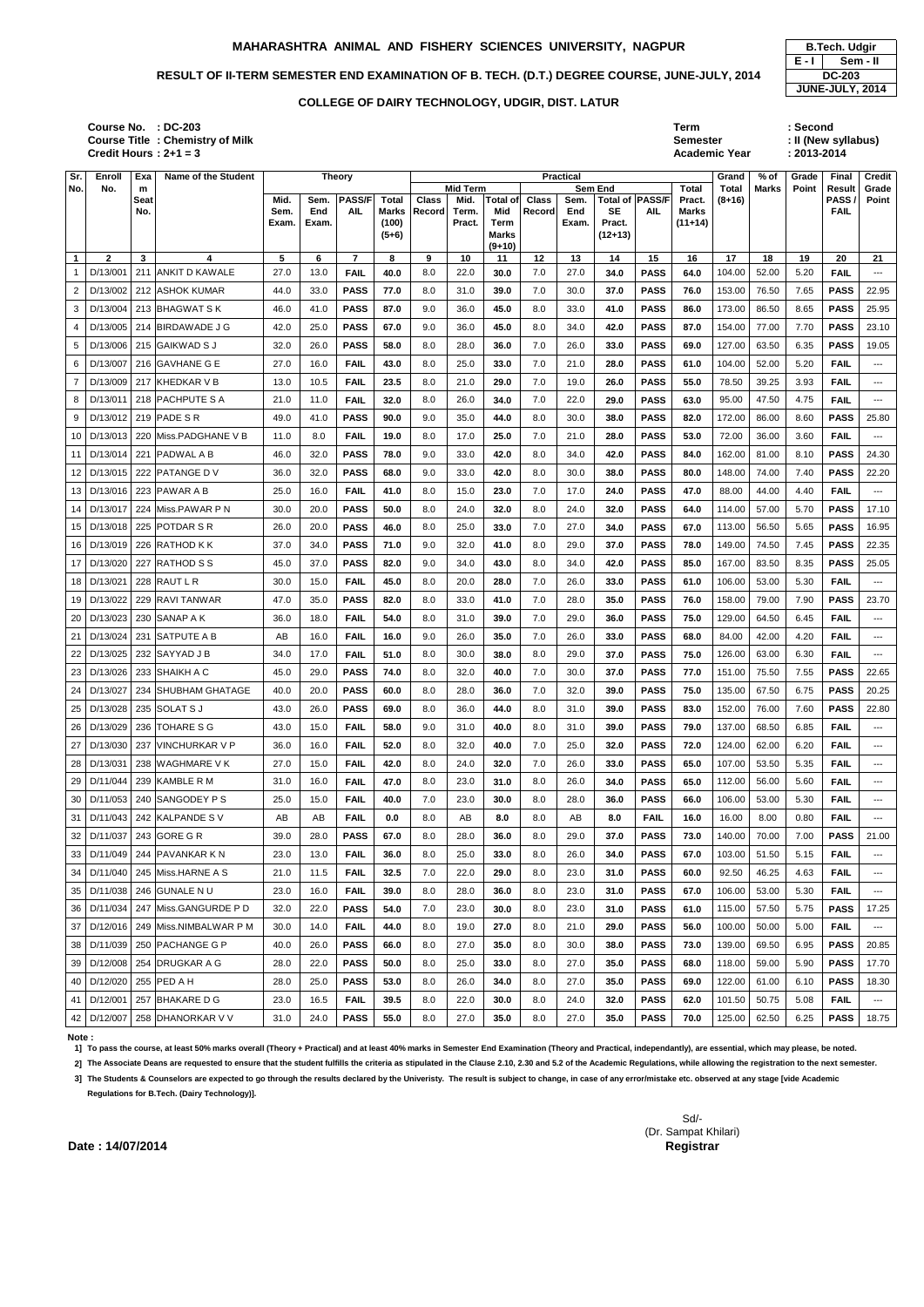Sd/- (Dr. Sampat Khilari) **Date : 14/07/2014 Controller of Examinations Controller of Controller of Controller of Controller Segistrar** 

**: DC-204 Term : Second Course No. Course Title : Biochemistry & Human Nutrition Credit Hours**

|                 |                            |                    | <b>Course Title : Biochemistry &amp; Human Nutrition</b><br>Credit Hours : $2+1=3$ |                       |                      |                             |                                                  |                        |                                            |                                                            |                        |                      |                                                    |                               | <b>Semester</b>                              | <b>Academic Year</b>     |                | $: 2013 - 2014$ | : II (New syllabus)                         |                              |
|-----------------|----------------------------|--------------------|------------------------------------------------------------------------------------|-----------------------|----------------------|-----------------------------|--------------------------------------------------|------------------------|--------------------------------------------|------------------------------------------------------------|------------------------|----------------------|----------------------------------------------------|-------------------------------|----------------------------------------------|--------------------------|----------------|-----------------|---------------------------------------------|------------------------------|
| Sr.             | Enroll                     | Exam               | <b>Name of the Student</b>                                                         |                       |                      | <b>Theory</b>               |                                                  |                        |                                            |                                                            |                        | <b>Practical</b>     |                                                    |                               |                                              | Grand                    | $%$ of         | Grade           | Final                                       | <b>Credit</b>                |
| No.             | No.                        | <b>Seat</b><br>No. |                                                                                    | Mid.<br>Sem.<br>Exam. | Sem.<br>End<br>Exam. | <b>PASS/F</b><br><b>AIL</b> | <b>Total</b><br><b>Marks</b><br>(100)<br>$(5+6)$ | <b>Class</b><br>Record | <b>Mid Term</b><br>Mid.<br>Term.<br>Pract. | <b>Total of</b><br>Mid<br>Term<br><b>Marks</b><br>$(9+10)$ | <b>Class</b><br>Record | Sem.<br>End<br>Exam. | <b>Sem End</b><br><b>SE</b><br>Pract.<br>$(12+13)$ | Total of PASS/F<br><b>AIL</b> | Total<br>Pract.<br><b>Marks</b><br>$(11+14)$ | <b>Total</b><br>$(8+16)$ | Marks          | Point           | <b>Result</b><br><b>PASS</b><br><b>FAIL</b> | Grade<br>Point               |
| $\mathbf{1}$    | $\mathbf{2}$               | 3                  | 4                                                                                  | $\sqrt{5}$            | 6                    | $\overline{7}$              | 8                                                | 9                      | 10                                         | 11                                                         | 12                     | 13                   | 14                                                 | 15                            | 16                                           | 17                       | 18             | 19              | 20                                          | 21                           |
|                 | D/13/001                   | 211                | <b>ANKIT D KAWALE</b>                                                              | 38.0                  | 21.0                 | <b>PASS</b>                 | 59.0                                             | 8.0                    | 30.0                                       | 38.0                                                       | 8.0                    | 32.0                 | 40.0                                               | <b>PASS</b>                   | 78.0                                         | 137.00                   | 68.50          | 6.85            | <b>PASS</b>                                 | 20.55                        |
| 2<br>3          | D/13/002                   | 212<br>213         | <b>ASHOK KUMAR</b><br><b>BHAGWAT S K</b>                                           | 43.0<br>45.0          | 30.0<br>39.0         | <b>PASS</b>                 | 73.0                                             | 8.0<br>9.0             | 34.0<br>38.0                               | 42.0                                                       | 8.0<br>9.0             | 37.0<br>38.0         | 45.0                                               | <b>PASS</b>                   | 87.0                                         | 160.00<br>178.00         | 80.00<br>89.00 | 8.00<br>8.90    | <b>PASS</b>                                 | 24.00<br>26.70               |
|                 | D/13/004<br>D/13/005       | 214                | <b>BIRDAWADE J G</b>                                                               | 34.0                  | 21.0                 | <b>PASS</b><br><b>PASS</b>  | 84.0<br>55.0                                     | 9.0                    | 34.0                                       | 47.0<br>43.0                                               | 9.0                    | 37.0                 | 47.0<br>46.0                                       | <b>PASS</b><br><b>PASS</b>    | 94.0<br>89.0                                 | 144.00                   | 72.00          | 7.20            | <b>PASS</b><br><b>PASS</b>                  | 21.60                        |
| 5               | D/13/006                   | 215                | <b>GAIKWAD S J</b>                                                                 | 28.0                  | 23.0                 | <b>PASS</b>                 | 51.0                                             | 8.0                    | 30.0                                       | 38.0                                                       | 8.0                    | 36.0                 | 44.0                                               | <b>PASS</b>                   | 82.0                                         | 133.00                   | 66.50          | 6.65            | <b>PASS</b>                                 | 19.95                        |
| 6               | D/13/007                   | 216                | <b>GAVHANE G E</b>                                                                 | 21.0                  | 20.0                 | <b>PASS</b>                 | 41.0                                             | 8.0                    | 30.0                                       | 38.0                                                       | 8.0                    | 37.0                 | 45.0                                               | <b>PASS</b>                   | 83.0                                         | 124.00                   | 62.00          | 6.20            | <b>PASS</b>                                 | 18.60                        |
|                 | D/13/009                   | 217                | <b>KHEDKAR V B</b>                                                                 | 21.0                  | 7.0                  | <b>FAIL</b>                 | 28.0                                             | 8.0                    | 27.0                                       | 35.0                                                       | 8.0                    | 31.0                 | 39.0                                               | <b>PASS</b>                   | 74.0                                         | 102.00                   | 51.00          | 5.10            | <b>FAIL</b>                                 | $---$                        |
| 8               | D/13/011                   | 218                | PACHPUTE S A                                                                       | 21.0                  | 11.0                 | <b>FAIL</b>                 | 32.0                                             | 8.0                    | 30.0                                       | 38.0                                                       | 8.0                    | 34.0                 | 42.0                                               | <b>PASS</b>                   | 80.0                                         | 112.00                   | 56.00          | 5.60            | <b>FAIL</b>                                 | $--$                         |
| 9               | D/13/012                   | 219                | <b>PADE SR</b>                                                                     | 47.0                  | 39.0                 | <b>PASS</b>                 | 86.0                                             | 9.0                    | 36.0                                       | 45.0                                                       | 9.0                    | 39.0                 | 48.0                                               | <b>PASS</b>                   | 93.0                                         | 179.00                   | 89.50          | 8.95            | <b>PASS</b>                                 | 26.85                        |
| 10              | D/13/013                   | 220                | Miss.PADGHANE V B                                                                  | 22.0                  | 10.0                 | <b>FAIL</b>                 | 32.0                                             | 8.0                    | 31.0                                       | 39.0                                                       | 8.0                    | 26.0                 | 34.0                                               | <b>PASS</b>                   | 73.0                                         | 105.00                   | 52.50          | 5.25            | <b>FAIL</b>                                 | $--$                         |
|                 | D/13/014                   | 221                | <b>PADWAL A B</b>                                                                  | 47.0                  | 35.0                 | <b>PASS</b>                 | 82.0                                             | 9.0                    | 33.0                                       | 42.0                                                       | 9.0                    | 39.0                 | 48.0                                               | <b>PASS</b>                   | 90.0                                         | 172.00                   | 86.00          | 8.60            | <b>PASS</b>                                 | 25.80                        |
| 12              | D/13/015                   | 222                | PATANGE DV                                                                         | 44.0                  | 28.0                 | <b>PASS</b>                 | 72.0                                             | 9.0                    | 34.0                                       | 43.0                                                       | 9.0                    | 38.0                 | 47.0                                               | <b>PASS</b>                   | 90.0                                         | 162.00                   | 81.00          | 8.10            | <b>PASS</b>                                 | 24.30                        |
| 13 I            | D/13/016                   | 223                | <b>PAWAR A B</b>                                                                   | 20.0                  | 11.0                 | <b>FAIL</b>                 | 31.0                                             | 8.0                    | 28.0                                       | 36.0                                                       | 8.0                    | 28.0                 | 36.0                                               | <b>PASS</b>                   | 72.0                                         | 103.00                   | 51.50          | 5.15            | <b>FAIL</b>                                 | $---$                        |
| 14              | D/13/017                   | 224                | Miss.PAWAR P N                                                                     | 32.0                  | 14.0                 | <b>FAIL</b>                 | 46.0                                             | 9.0                    | 31.0                                       | 40.0                                                       | 9.0                    | 33.0                 | 42.0                                               | <b>PASS</b>                   | 82.0                                         | 128.00                   | 64.00          | 6.40            | <b>FAIL</b>                                 | $--$                         |
| 15              | D/13/018                   | 225                | POTDAR S R                                                                         | 32.0                  | 23.0                 | <b>PASS</b>                 | 55.0                                             | 8.0                    | 29.0                                       | 37.0                                                       | 8.0                    | AB                   | 8.0                                                | <b>FAIL</b>                   | 45.0                                         | 100.00                   | 50.00          | 5.00            | <b>FAIL</b>                                 | $--$                         |
| 16              | D/13/019                   | 226                | RATHOD K K                                                                         | 46.0                  | 30.0                 | <b>PASS</b>                 | 76.0                                             | 9.0                    | 38.0                                       | 47.0                                                       | 9.0                    | 39.0                 | 48.0                                               | <b>PASS</b>                   | 95.0                                         | 171.00                   | 85.50          | 8.55            | <b>PASS</b>                                 | 25.65                        |
|                 | D/13/020                   | 227                | <b>RATHOD S S</b>                                                                  | 40.0                  | 26.0                 | <b>PASS</b>                 | 66.0                                             | 9.0                    | 36.0                                       | 45.0                                                       | 9.0                    | 39.0                 | 48.0                                               | <b>PASS</b>                   | 93.0                                         | 159.00                   | 79.50          | 7.95            | <b>PASS</b>                                 | 23.85                        |
| 18              | D/13/021                   | 228                | <b>RAUT L R</b>                                                                    | 24.0                  | 17.0                 | <b>FAIL</b>                 | 41.0                                             | 8.0                    | 29.0                                       | 37.0                                                       | 8.0                    | 28.0                 | 36.0                                               | <b>PASS</b>                   | 73.0                                         | 114.00                   | 57.00          | 5.70            | <b>FAIL</b>                                 | $---$                        |
| 19              | D/13/022                   | 229                | <b>RAVI TANWAR</b>                                                                 | 49.0                  | 38.0                 | <b>PASS</b>                 | 87.0                                             | 9.0                    | 35.0                                       | 44.0                                                       | 9.0                    | 37.0                 | 46.0                                               | <b>PASS</b>                   | 90.0                                         | 177.00                   | 88.50          | 8.85            | <b>PASS</b>                                 | 26.55                        |
|                 | 20 D/13/023                |                    | 230 SANAP A K                                                                      | 32.0                  | 25.0                 | <b>PASS</b>                 | 57.0                                             | 8.0                    | 34.0                                       | 42.0                                                       | 9.0                    | 38.0                 | 47.0                                               | <b>PASS</b>                   | 89.0                                         | 146.00                   | 73.00          | 7.30            | <b>PASS</b>                                 | 21.90                        |
| 21              | D/13/024                   | 231                | SATPUTE A B                                                                        | 24.0                  | 20.0                 | <b>PASS</b>                 | 44.0                                             | 8.0                    | 28.0                                       | 36.0                                                       | 8.0                    | 32.0                 | 40.0                                               | <b>PASS</b>                   | 76.0                                         | 120.00                   | 60.00          | 6.00            | <b>PASS</b>                                 | 18.00                        |
| 22              | D/13/025                   | 232                | SAYYAD J B                                                                         | 42.0                  | 22.0                 | <b>PASS</b>                 | 64.0                                             | 8.0                    | 32.0                                       | 40.0                                                       | 9.0                    | 37.0                 | 46.0                                               | <b>PASS</b>                   | 86.0                                         | 150.00                   | 75.00          | 7.50            | <b>PASS</b>                                 | 22.50                        |
| $23 \mid$       | D/13/026                   | 233                | <b>SHAIKH A C</b>                                                                  | 40.0                  | 26.0                 | <b>PASS</b>                 | 66.0                                             | 9.0                    | 34.0                                       | 43.0                                                       | 9.0                    | 38.0                 | 47.0                                               | <b>PASS</b>                   | 90.0                                         | 156.00                   | 78.00          | 7.80            | <b>PASS</b>                                 | 23.40                        |
| $24 \mid$       | D/13/027                   | 234                | SHUBHAM GHATAGE                                                                    | 48.0                  | 30.0                 | <b>PASS</b>                 | 78.0                                             | 9.0                    | 33.0                                       | 42.0                                                       | 9.0                    | 38.0                 | 47.0                                               | <b>PASS</b>                   | 89.0                                         | 167.00                   | 83.50          | 8.35            | <b>PASS</b>                                 | 25.05                        |
| 25              | D/13/028                   | 235                | <b>SOLAT S J</b>                                                                   | 46.0                  | 31.0                 | <b>PASS</b>                 | 77.0                                             | 8.0                    | 34.0                                       | 42.0                                                       | 9.0                    | 39.0                 | 48.0                                               | <b>PASS</b>                   | 90.0                                         | 167.00                   | 83.50          | 8.35            | <b>PASS</b>                                 | 25.05                        |
| 26 <sub>1</sub> | D/13/029                   | 236                | <b>TOHARE S G</b>                                                                  | 38.0                  | 22.0                 | <b>PASS</b>                 | 60.0                                             | 9.0                    | 30.0                                       | 39.0                                                       | 9.0                    | 39.0                 | 48.0                                               | <b>PASS</b>                   | 87.0                                         | 147.00                   | 73.50          | 7.35            | <b>PASS</b>                                 | 22.05                        |
| 27              | D/13/030                   | 237                | <b>VINCHURKAR V P</b>                                                              | 29.0                  | 20.0                 | <b>PASS</b>                 | 49.0                                             | 8.0                    | 29.0                                       | 37.0                                                       | 8.0                    | 33.0                 | 41.0                                               | <b>PASS</b>                   | 78.0                                         | 127.00                   | 63.50          | 6.35            | <b>PASS</b>                                 | 19.05                        |
| 28              | D/13/031                   | 238                | <b>WAGHMARE VK</b>                                                                 | 34.0                  | 20.0                 | <b>PASS</b>                 | 54.0                                             | 8.0                    | 28.0                                       | 36.0                                                       | 8.0                    | 33.0                 | 41.0                                               | <b>PASS</b>                   | 77.0                                         | 131.00                   | 65.50          | 6.55            | <b>PASS</b>                                 | 19.65                        |
| 29 <sub>1</sub> | D/11/053                   | 240                | SANGODEY P S                                                                       | 22.0                  | 21.0                 | <b>PASS</b>                 | 43.0                                             | 7.0                    | 25.0                                       | 32.0                                                       | 6.0                    | 33.0                 | 39.0                                               | <b>PASS</b>                   | 71.0                                         | 114.00                   | 57.00          | 5.70            | <b>PASS</b>                                 | 17.10                        |
| 30 <sub>1</sub> | D/12/013                   | 241                | <b>KANTHALE SV</b>                                                                 | 40.0                  | 26.0                 | <b>PASS</b>                 | 66.0                                             | 9.0                    | 33.0                                       | 42.0                                                       | 8.0                    | 37.0                 | 45.0                                               | <b>PASS</b>                   | 87.0                                         | 153.00                   | 76.50          | 7.65            | <b>PASS</b>                                 | 22.95                        |
|                 | 31 D/11/043<br>32 D/11/049 | 242<br>244         | <b>KALPANDE SV</b><br>PAVANKAR K N                                                 | AB<br>20.0            | AB<br>10.0           | <b>FAIL</b><br><b>FAIL</b>  | 0.0<br>30.0                                      | 9.0<br>8.0             | AB<br>25.0                                 | 9.0<br>33.0                                                | 6.0<br>6.0             | AB<br>30.0           | 6.0<br>36.0                                        | <b>FAIL</b><br><b>PASS</b>    | 15.0<br>69.0                                 | 15.00<br>99.00           | 7.50<br>49.50  | 0.75<br>4.95    | <b>FAIL</b><br><b>FAIL</b>                  | $\qquad \qquad - -$<br>$---$ |
| 33 <sup>1</sup> | D/11/040                   | 245                | Miss.HARNE A S                                                                     | 25.0                  | 18.0                 | <b>FAIL</b>                 | 43.0                                             | 7.0                    | 26.0                                       | 33.0                                                       | 6.0                    | 29.0                 | 35.0                                               | <b>PASS</b>                   | 68.0                                         | 111.00                   | 55.50          | 5.55            | <b>FAIL</b>                                 | $---$                        |
| 34              | D/11/058                   | 248                | Miss.VARSHA RANI                                                                   | 33.0                  | 27.0                 | <b>PASS</b>                 | 60.0                                             | 8.0                    | 30.0                                       | 38.0                                                       | 6.0                    | 35.0                 | 41.0                                               | <b>PASS</b>                   | 79.0                                         | 139.00                   | 69.50          | 6.95            | <b>PASS</b>                                 | 20.85                        |
| 35              | D/12/016                   | 249                | Miss.NIMBALWAR P M                                                                 | 26.0                  | 21.0                 | <b>PASS</b>                 | 47.0                                             | 9.0                    | 25.0                                       | 34.0                                                       | 8.0                    | 28.0                 | 36.0                                               | <b>PASS</b>                   | 70.0                                         | 117.00                   | 58.50          | 5.85            | <b>PASS</b>                                 | 17.55                        |
| 36 I            | D/11/035                   | 251                | <b>GHODAKE S D</b>                                                                 | 41.0                  | 27.0                 | <b>PASS</b>                 | 68.0                                             | 8.0                    | 34.0                                       | 42.0                                                       | 6.0                    | 32.0                 | 38.0                                               | <b>PASS</b>                   | 80.0                                         | 148.00                   | 74.00          | 7.40            | <b>PASS</b>                                 | 22.20                        |
| 37 <sup>1</sup> | D/12/018                   | 252                | PATIL ND                                                                           | 46.0                  | 31.0                 | <b>PASS</b>                 | 77.0                                             | 9.0                    | 36.0                                       | 45.0                                                       | 9.0                    | 39.0                 | 48.0                                               | <b>PASS</b>                   | 93.0                                         | 170.00                   | 85.00          | 8.50            | <b>PASS</b>                                 | 25.50                        |
| 38 I            | D/12/011                   | 253                | JAWAKE P D                                                                         | 44.0                  | 31.0                 | <b>PASS</b>                 | 75.0                                             | 9.0                    | 34.0                                       | 43.0                                                       | 9.0                    | 36.0                 | 45.0                                               | <b>PASS</b>                   | 88.0                                         | 163.00                   | 81.50          | 8.15            | <b>PASS</b>                                 | 24.45                        |
| 39 I            | D/12/008                   | 254                | DRUGKAR A G                                                                        | 33.0                  | 15.0                 | <b>FAIL</b>                 | 48.0                                             | 8.0                    | 30.0                                       | 38.0                                                       | 8.0                    | 33.0                 | 41.0                                               | <b>PASS</b>                   | 79.0                                         | 127.00                   | 63.50          | 6.35            | <b>FAIL</b>                                 | $---$                        |
|                 | 40 D/12/020                | 255                | PED A H                                                                            | 21.0                  | 14.0                 | <b>FAIL</b>                 | 35.0                                             | 8.0                    | 28.0                                       | 36.0                                                       | 8.0                    | 34.0                 | 42.0                                               | <b>PASS</b>                   | 78.0                                         | 113.00                   | 56.50          | 5.65            | <b>FAIL</b>                                 | $\qquad \qquad - -$          |
|                 | 41 D/12/015                | 256                | <b>NEHUL S B</b>                                                                   | 38.0                  | 31.0                 | <b>PASS</b>                 | 69.0                                             | 9.0                    | 38.0                                       | 47.0                                                       | 9.0                    | 38.0                 | 47.0                                               | <b>PASS</b>                   | 94.0                                         | 163.00                   | 81.50          | 8.15            | <b>PASS</b>                                 | 24.45                        |
|                 | 42 D/12/001                | 257                | <b>BHAKARE D G</b>                                                                 | 22.0                  | 20.0                 | <b>PASS</b>                 | 42.0                                             | 9.0                    | 26.0                                       | 35.0                                                       | 8.0                    | 29.0                 | 37.0                                               | <b>PASS</b>                   | 72.0                                         | 114.00                   | 57.00          | 5.70            | <b>PASS</b>                                 | 17.10                        |
|                 | 43 D/12/007                | 258                | DHANORKAR V V                                                                      | 34.0                  | 24.0                 | <b>PASS</b>                 | 58.0                                             | 9.0                    | 29.0                                       | 38.0                                                       | 9.0                    | 38.0                 | 47.0                                               | <b>PASS</b>                   | 85.0                                         | 143.00                   | 71.50          | 7.15            | <b>PASS</b>                                 | 21.45                        |
|                 | 44 D/12/026                | 259                | SHINDE V G                                                                         | 38.0                  | 30.0                 | <b>PASS</b>                 | 68.0                                             | 8.0                    | 32.0                                       | 40.0                                                       | 8.0                    | 38.0                 | 46.0                                               | <b>PASS</b>                   | 86.0                                         | 154.00                   | 77.00          | 7.70            | <b>PASS</b>                                 | 23.10                        |

|         | <b>B.Tech. Udgir</b> |  |  |  |  |  |  |  |  |  |  |  |  |
|---------|----------------------|--|--|--|--|--|--|--|--|--|--|--|--|
| $E - I$ | Sem - II             |  |  |  |  |  |  |  |  |  |  |  |  |
|         | <b>DC-204</b>        |  |  |  |  |  |  |  |  |  |  |  |  |
|         | JUNE-JULY, 2014      |  |  |  |  |  |  |  |  |  |  |  |  |

**Note :** 

**1] To pass the course, at least 50% marks overall (Theory + Practical) and at least 40% marks in Semester End Examination (Theory and Practical, independantly), are essential, which may please, be noted.**

2] The Associate Deans are requested to ensure that the student fulfills the criteria as stipulated in the Clause 2.10, 2.30 and 5.2 of the Academic Regulations, while allowing the registration to the next semester.

**3] The Students & Counselors are expected to go through the results declared by the Univeristy. The result is subject to change, in case of any error/mistake etc. observed at any stage [vide Academic Regulations for B.Tech. (Dairy Technology)].**

### **MAHARASHTRA ANIMAL AND FISHERY SCIENCES UNIVERSITY, NAGPUR B.Tech. Udgir**

# RESULT OF II-TERM SEMESTER END EXAMINATION OF B. TECH. (D.T.) DEGREE COURSE, JUNE-JULY, 2014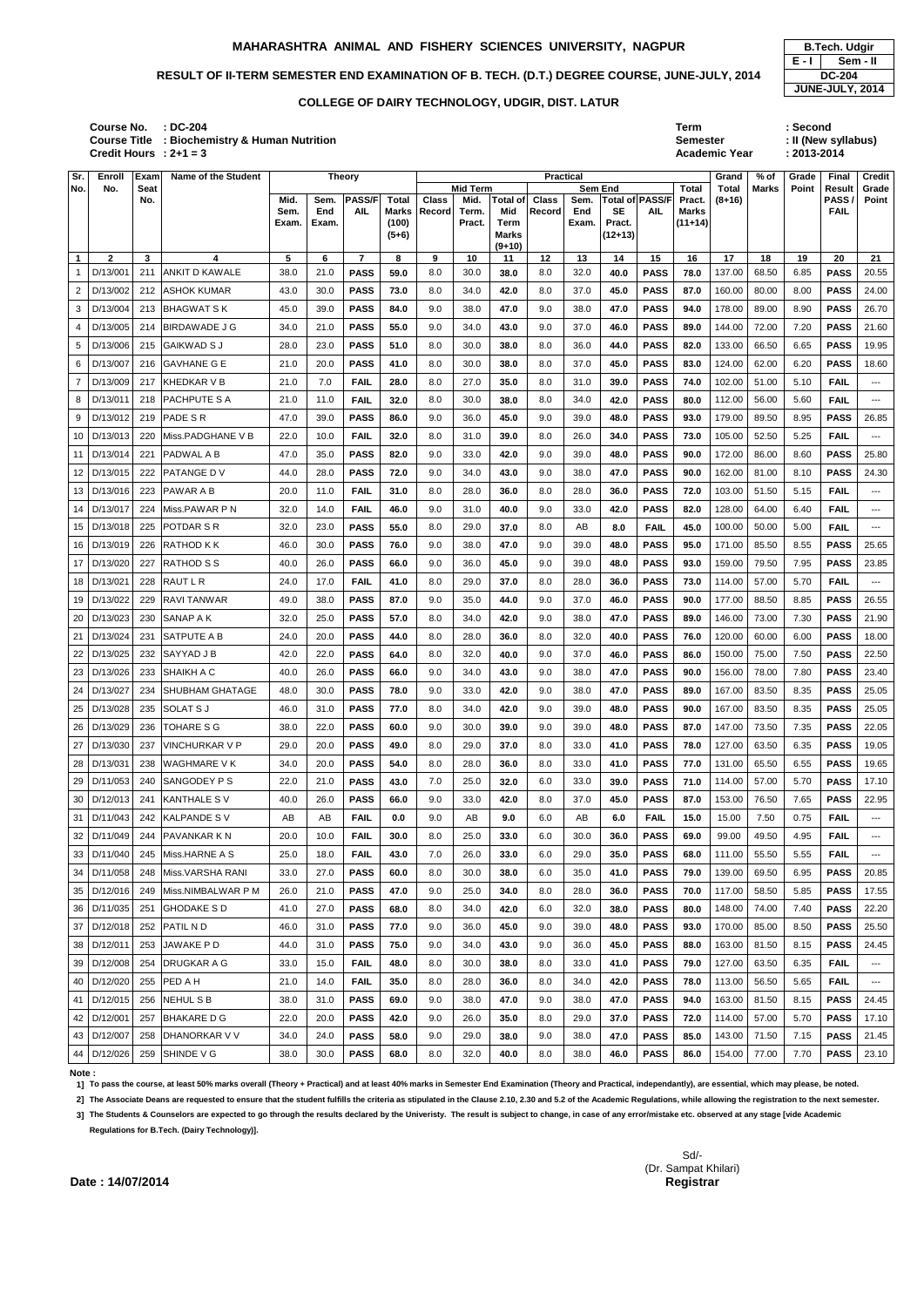### RESULT OF II-TERM SEMESTER END EXAMINATION OF B. TECH. (D.T.) DEGREE COURSE, JUNE-JULY, 2014 **DT-201**

**: DE-204 Term : Second Course No. Course Title : Heat and Mass Transfer Credit Hours**

|                 |               |                            | <b>Course Title : Heat and Mass Transfer</b><br>Credit Hours : $2+1=3$ |                       |                      |                                              |                                                  |                        |                                            |                                                            |                        |                                          |                                             |                               | <b>Semester</b>                       | <b>Academic Year</b>              |                        | : 2013-2014    | : II (New syllabus)                                  |                                          |
|-----------------|---------------|----------------------------|------------------------------------------------------------------------|-----------------------|----------------------|----------------------------------------------|--------------------------------------------------|------------------------|--------------------------------------------|------------------------------------------------------------|------------------------|------------------------------------------|---------------------------------------------|-------------------------------|---------------------------------------|-----------------------------------|------------------------|----------------|------------------------------------------------------|------------------------------------------|
| Sr.<br>No.      | Enroll<br>No. | Exam<br><b>Seat</b><br>No. | <b>Name of the Student</b>                                             | Mid.<br>Sem.<br>Exam. | Sem.<br>End<br>Exam. | <b>Theory</b><br><b>PASS/F</b><br><b>AIL</b> | <b>Total</b><br><b>Marks</b><br>(100)<br>$(5+6)$ | <b>Class</b><br>Record | <b>Mid Term</b><br>Mid.<br>Term.<br>Pract. | <b>Total of</b><br>Mid<br>Term<br><b>Marks</b><br>$(9+10)$ | <b>Class</b><br>Record | <b>Practical</b><br>Sem.<br>End<br>Exam. | Sem End<br><b>SE</b><br>Pract.<br>$(12+13)$ | Total of PASS/F<br><b>AIL</b> | Total<br>Pract.<br>Marks<br>$(11+14)$ | Grand<br><b>Total</b><br>$(8+16)$ | $%$ of<br><b>Marks</b> | Grade<br>Point | <b>Final</b><br><b>Result</b><br>PASS<br><b>FAIL</b> | <b>Credit</b><br>Grade<br>Point          |
| $\mathbf{1}$    | $\mathbf{2}$  | $\mathbf{3}$               | 4                                                                      | 5                     | 6                    | $\overline{7}$                               | 8                                                | 9                      | 10                                         | 11                                                         | 12                     | 13                                       | 14                                          | 15                            | 16                                    | 17                                | 18                     | 19             | 20                                                   | 21                                       |
|                 | D/13/001      | 211                        | <b>ANKIT D KAWALE</b>                                                  | 16.0                  | 21.0                 | <b>PASS</b>                                  | 37.0                                             | 9.0                    | 15.0                                       | 24.0                                                       | 8.0                    | 17.0                                     | 25.0                                        | <b>PASS</b>                   | 49.0                                  | 86.00                             | 43.00                  | 4.30           | <b>FAIL</b>                                          | ---                                      |
| 2               | D/13/002      | 212                        | <b>ASHOK KUMAR</b>                                                     | 35.0                  | 28.0                 | <b>PASS</b>                                  | 63.0                                             | 10.0                   | 31.0                                       | 41.0                                                       | 9.0                    | 37.0                                     | 46.0                                        | <b>PASS</b>                   | 87.0                                  | 150.00                            | 75.00                  | 7.50           | <b>PASS</b>                                          | 22.50                                    |
| 3               | D/13/004      | 213                        | <b>BHAGWATSK</b>                                                       | 41.0                  | 42.0                 | <b>PASS</b>                                  | 83.0                                             | 10.0                   | 27.0                                       | 37.0                                                       | 9.0                    | 33.0                                     | 42.0                                        | <b>PASS</b>                   | 79.0                                  | 162.00                            | 81.00                  | 8.10           | <b>PASS</b>                                          | 24.30                                    |
| 4               | D/13/005      | 214                        | <b>BIRDAWADE J G</b>                                                   | 34.0                  | 20.0                 | <b>PASS</b>                                  | 54.0                                             | 9.0                    | 22.0                                       | 31.0                                                       | 9.0                    | 25.0                                     | 34.0                                        | <b>PASS</b>                   | 65.0                                  | 119.00                            | 59.50                  | 5.95           | <b>PASS</b>                                          | 17.85                                    |
| 5               | D/13/006      | 215                        | IGAIKWAD S J                                                           | 26.0                  | 22.0                 | <b>PASS</b>                                  | 48.0                                             | 8.0                    | 19.0                                       | 27.0                                                       | 8.0                    | 18.0                                     | 26.0                                        | <b>PASS</b>                   | 53.0                                  | 101.00                            | 50.50                  | 5.05           | <b>PASS</b>                                          | 15.15                                    |
| 6               | D/13/007      | 216                        | <b>GAVHANE G E</b>                                                     | 26.0                  | 22.0                 | <b>PASS</b>                                  | 48.0                                             | 9.0                    | 22.0                                       | 31.0                                                       | 8.0                    | 21.0                                     | 29.0                                        | <b>PASS</b>                   | 60.0                                  | 108.00                            | 54.00                  | 5.40           | <b>PASS</b>                                          | 16.20                                    |
| $\overline{7}$  | D/13/009      | 217                        | KHEDKAR V B                                                            | 19.0                  | 11.0                 | <b>FAIL</b>                                  | 30.0                                             | 9.0                    | 10.0                                       | 19.0                                                       | 8.0                    | 16.0                                     | 24.0                                        | <b>PASS</b>                   | 43.0                                  | 73.00                             | 36.50                  | 3.65           | <b>FAIL</b>                                          | $---$                                    |
| 8               | D/13/011      | 218                        | <b>PACHPUTE S A</b>                                                    | 25.0                  | 22.0                 | <b>PASS</b>                                  | 47.0                                             | 9.0                    | 16.0                                       | 25.0                                                       | 9.0                    | 25.0                                     | 34.0                                        | <b>PASS</b>                   | 59.0                                  | 106.00                            | 53.00                  | 5.30           | <b>PASS</b>                                          | 15.90                                    |
| 9               | D/13/012      | 219                        | <b>PADE SR</b>                                                         | 46.0                  | 42.0                 | <b>PASS</b>                                  | 88.0                                             | 10.0                   | 28.0                                       | 38.0                                                       | 9.0                    | 37.0                                     | 46.0                                        | <b>PASS</b>                   | 84.0                                  | 172.00                            | 86.00                  | 8.60           | <b>PASS</b>                                          | 25.80                                    |
| 10              | D/13/013      | 220                        | Miss.PADGHANE V B                                                      | 15.0                  | 11.0                 | <b>FAIL</b>                                  | 26.0                                             | 9.0                    | 11.0                                       | 20.0                                                       | 8.0                    | 16.0                                     | 24.0                                        | <b>PASS</b>                   | 44.0                                  | 70.00                             | 35.00                  | 3.50           | <b>FAIL</b>                                          | $--$                                     |
| 11              | D/13/014      | 221                        | IPADWAL A B                                                            | 34.0                  | 37.0                 | <b>PASS</b>                                  | 71.0                                             | 9.0                    | 18.0                                       | 27.0                                                       | 8.0                    | 20.0                                     | 28.0                                        | <b>PASS</b>                   | 55.0                                  | 126.00                            | 63.00                  | 6.30           | <b>PASS</b>                                          | 18.90                                    |
| 12 <sub>2</sub> | D/13/015      | 222                        | <b>PATANGE DV</b>                                                      | 41.0                  | 38.0                 | <b>PASS</b>                                  | 79.0                                             | 10.0                   | 24.0                                       | 34.0                                                       | 9.0                    | 31.0                                     | 40.0                                        | <b>PASS</b>                   | 74.0                                  | 153.00                            | 76.50                  | 7.65           | <b>PASS</b>                                          | 22.95                                    |
| 13              | D/13/016      | 223                        | <b>PAWAR A B</b>                                                       | 19.0                  | 12.0                 | <b>FAIL</b>                                  | 31.0                                             | 9.0                    | 13.0                                       | 22.0                                                       | 8.0                    | 20.0                                     | 28.0                                        | <b>PASS</b>                   | 50.0                                  | 81.00                             | 40.50                  | 4.05           | <b>FAIL</b>                                          | ---                                      |
| 14              | D/13/017      | 224                        | Miss.PAWAR P N                                                         | 26.0                  | 13.0                 | <b>FAIL</b>                                  | 39.0                                             | 9.0                    | 14.0                                       | 23.0                                                       | 9.0                    | 26.0                                     | 35.0                                        | <b>PASS</b>                   | 58.0                                  | 97.00                             | 48.50                  | 4.85           | <b>FAIL</b>                                          | ---                                      |
| 15              | D/13/018      | 225                        | <b>POTDAR S R</b>                                                      | 30.0                  | 22.0                 | <b>PASS</b>                                  | 52.0                                             | 8.0                    | 18.0                                       | 26.0                                                       | 9.0                    | 25.0                                     | 34.0                                        | <b>PASS</b>                   | 60.0                                  | 112.00                            | 56.00                  | 5.60           | <b>PASS</b>                                          | 16.80                                    |
| 16              | D/13/019      | 226                        | <b>RATHOD KK</b>                                                       | 30.0                  | 40.0                 | <b>PASS</b>                                  | 70.0                                             | 9.0                    | 26.0                                       | 35.0                                                       | 9.0                    | 25.0                                     | 34.0                                        | <b>PASS</b>                   | 69.0                                  | 139.00                            | 69.50                  | 6.95           | <b>PASS</b>                                          | 20.85                                    |
| 17              | D/13/020      | 227                        | <b>RATHOD S S</b>                                                      | 35.0                  | 39.0                 | <b>PASS</b>                                  | 74.0                                             | 10.0                   | 27.0                                       | 37.0                                                       | 9.0                    | 21.0                                     | 30.0                                        | <b>PASS</b>                   | 67.0                                  | 141.00                            | 70.50                  | 7.05           | <b>PASS</b>                                          | 21.15                                    |
| 18              | D/13/021      | 228                        | <b>RAUT L R</b>                                                        | 14.0                  | 27.0                 | <b>PASS</b>                                  | 41.0                                             | 9.0                    | 16.0                                       | 25.0                                                       | 8.0                    | 13.0                                     | 21.0                                        | <b>PASS</b>                   | 46.0                                  | 87.00                             | 43.50                  | 4.35           | <b>FAIL</b>                                          | ---                                      |
| 19              | D/13/022      | 229                        | <b>RAVITANWAR</b>                                                      | 46.0                  | 43.0                 | <b>PASS</b>                                  | 89.0                                             | 9.0                    | 33.0                                       | 42.0                                                       | 9.0                    | 36.0                                     | 45.0                                        | <b>PASS</b>                   | 87.0                                  | 176.00                            | 88.00                  | 8.80           | <b>PASS</b>                                          | 26.40                                    |
|                 | 20 D/13/023   | 230                        | SANAP A K                                                              | 14.0                  | 26.0                 | <b>PASS</b>                                  | 40.0                                             | 9.0                    | 13.0                                       | 22.0                                                       | 9.0                    | 15.0                                     | 24.0                                        | <b>PASS</b>                   | 46.0                                  | 86.00                             | 43.00                  | 4.30           | <b>FAIL</b>                                          | ---                                      |
|                 | 21 D/13/024   | 231                        | <b>SATPUTE A B</b>                                                     | 18.0                  | 25.0                 | <b>PASS</b>                                  | 43.0                                             | 8.0                    | 17.0                                       | 25.0                                                       | 9.0                    | 18.0                                     | 27.0                                        | <b>PASS</b>                   | 52.0                                  | 95.00                             | 47.50                  | 4.75           | <b>FAIL</b>                                          | $--$                                     |
|                 | 22 D/13/025   |                            | 232 SAYYAD J B                                                         | 25.0                  | 28.0                 | <b>PASS</b>                                  | 53.0                                             | 9.0                    | 20.0                                       | 29.0                                                       | 9.0                    | 22.0                                     | 31.0                                        | <b>PASS</b>                   | 60.0                                  | 113.00                            | 56.50                  | 5.65           | <b>PASS</b>                                          | 16.95                                    |
|                 | 23 D/13/026   |                            | 233 SHAIKH A C                                                         | 34.0                  | 27.0                 | <b>PASS</b>                                  | 61.0                                             | 10.0                   | 27.0                                       | 37.0                                                       | 9.0                    | 25.0                                     | 34.0                                        | <b>PASS</b>                   | 71.0                                  | 132.00                            | 66.00                  | 6.60           | <b>PASS</b>                                          | 19.80                                    |
|                 | 24 D/13/027   | 234                        | SHUBHAM GHATAGE                                                        | 34.0                  | 33.0                 | <b>PASS</b>                                  | 67.0                                             | 9.0                    | 23.0                                       | 32.0                                                       | 9.0                    | 25.0                                     | 34.0                                        | <b>PASS</b>                   | 66.0                                  | 133.00                            | 66.50                  | 6.65           | <b>PASS</b>                                          | 19.95                                    |
|                 | 25 D/13/028   | 235                        | <b>SOLAT S J</b>                                                       | 33.0                  | 36.0                 | <b>PASS</b>                                  | 69.0                                             | 9.0                    | 25.0                                       | 34.0                                                       | 9.0                    | 32.0                                     | 41.0                                        | <b>PASS</b>                   | 75.0                                  | 144.00                            | 72.00                  | 7.20           | <b>PASS</b>                                          | 21.60                                    |
| 26              | D/13/029      | 236                        | <b>TOHARE S G</b>                                                      | 26.0                  | 31.0                 | <b>PASS</b>                                  | 57.0                                             | 9.0                    | 18.0                                       | 27.0                                                       | 9.0                    | 26.0                                     | 35.0                                        | <b>PASS</b>                   | 62.0                                  | 119.00                            | 59.50                  | 5.95           | <b>PASS</b>                                          | 17.85                                    |
| 27              | D/13/030      | 237                        | VINCHURKAR V P                                                         | 19.0                  | 35.0                 | <b>PASS</b>                                  | 54.0                                             | 8.0                    | 17.0                                       | 25.0                                                       | 8.0                    | 21.0                                     | 29.0                                        | <b>PASS</b>                   | 54.0                                  | 108.00                            | 54.00                  | 5.40           | <b>PASS</b>                                          | 16.20                                    |
|                 | 28 D/13/031   | 238                        | <b>WAGHMARE VK</b>                                                     | 19.0                  | 15.0                 | <b>FAIL</b>                                  | 34.0                                             | 9.0                    | 16.0                                       | 25.0                                                       | 9.0                    | 16.0                                     | 25.0                                        | <b>PASS</b>                   | 50.0                                  | 84.00                             | 42.00                  | 4.20           | <b>FAIL</b>                                          | ---                                      |
|                 | 29 D/11/049   | 244                        | <b>PAVANKAR K N</b>                                                    | 16.0                  | 22.0                 | <b>PASS</b>                                  | 38.0                                             | 7.0                    | 17.0                                       | 24.0                                                       | 8.0                    | 23.0                                     | 31.0                                        | <b>PASS</b>                   | 55.0                                  | 93.00                             | 46.50                  | 4.65           | <b>FAIL</b>                                          | $\hspace{0.05cm} \ldots \hspace{0.05cm}$ |
|                 | 30 D/11/040   | 245                        | Miss.HARNE A S                                                         | 15.0                  | 30.0                 | <b>PASS</b>                                  | 45.0                                             | 6.0                    | 18.0                                       | 24.0                                                       | 8.0                    | 22.0                                     | 30.0                                        | <b>PASS</b>                   | 54.0                                  | 100.00                            | 50.00                  | 5.00           | <b>PASS</b>                                          | 15.00                                    |
|                 | 31 D/12/016   | 249                        | Miss.NIMBALWAR P M                                                     | 22.0                  | 20.0                 | <b>PASS</b>                                  | 42.0                                             | 9.0                    | 15.0                                       | 24.0                                                       | 8.0                    | 21.0                                     | 29.0                                        | <b>PASS</b>                   | 53.0                                  | 95.00                             | 47.50                  | 4.75           | <b>FAIL</b>                                          | ---                                      |
|                 | 32 D/12/020   |                            | 255 PED A H                                                            | 26.0                  | 25.0                 | <b>PASS</b>                                  | 51.0                                             | 9.0                    | 22.0                                       | 31.0                                                       | 8.0                    | 22.0                                     | 30.0                                        | <b>PASS</b>                   | 61.0                                  | 112.00                            | 56.00                  | 5.60           | <b>PASS</b>                                          | 16.80                                    |
|                 | 33 D/12/001   | 257                        | <b>BHAKARED G</b>                                                      | 12.0                  | 20.0                 | <b>PASS</b>                                  | 32.0                                             | 9.0                    | 13.0                                       | 22.0                                                       | 9.0                    | 6.0                                      | 15.0                                        | <b>FAIL</b>                   | 37.0                                  | 69.00                             | 34.50                  | 3.45           | <b>FAIL</b>                                          | $\scriptstyle\cdots$                     |

**E - I Sem - II JUNE-JULY, 2014**

### **Note :**

**1] To pass the course, at least 50% marks overall (Theory + Practical) and at least 40% marks in Semester End Examination (Theory and Practical, independantly), are essential, which may please, be noted.**

2] The Associate Deans are requested to ensure that the student fulfills the criteria as stipulated in the Clause 2.10, 2.30 and 5.2 of the Academic Regulations, while allowing the registration to the next semester.

**3] The Students & Counselors are expected to go through the results declared by the Univeristy. The result is subject to change, in case of any error/mistake etc. observed at any stage [vide Academic Regulations for B.Tech. (Dairy Technology)].**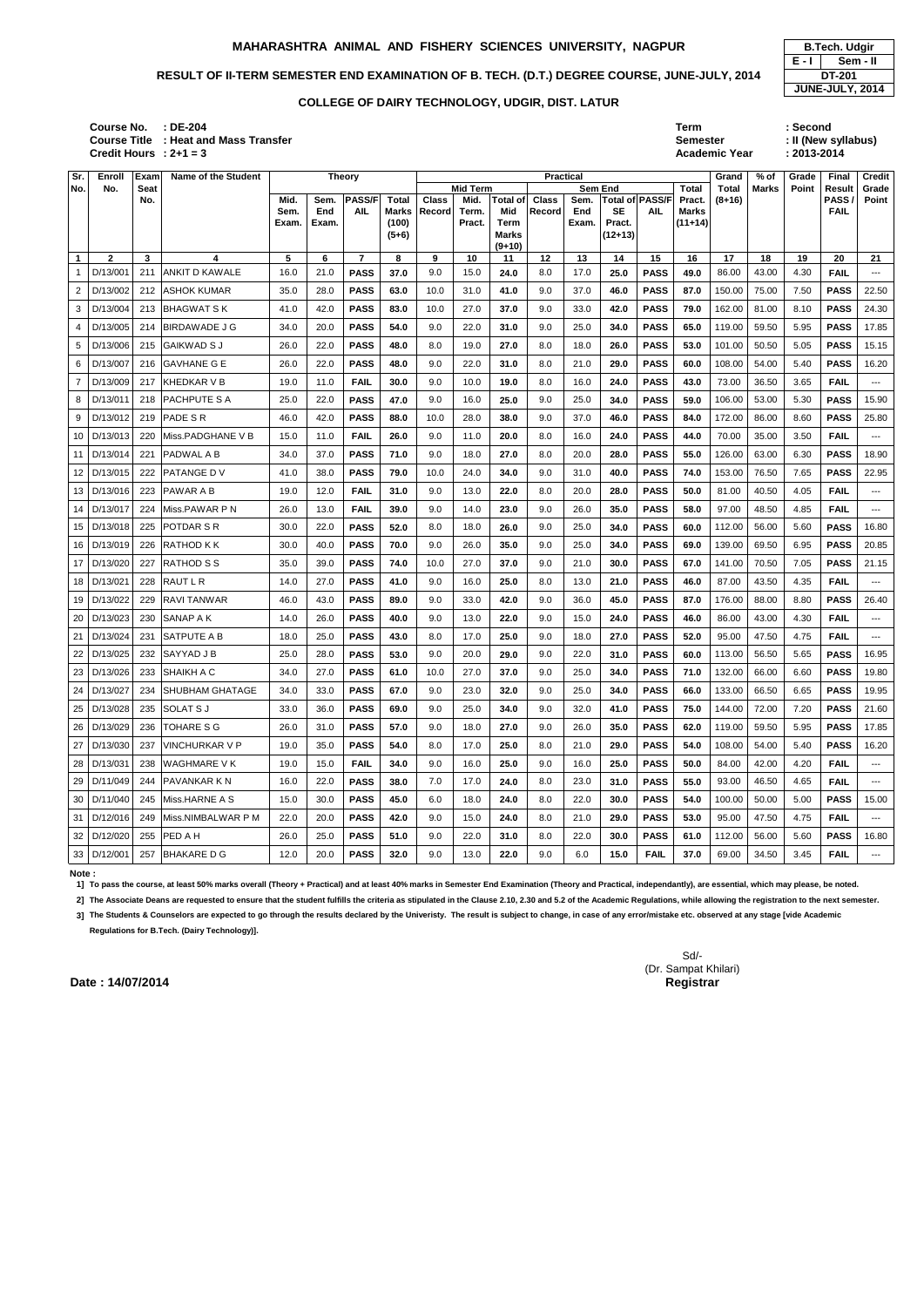### RESULT OF II-TERM SEMESTER END EXAMINATION OF B. TECH. (D.T.) DEGREE COURSE, JUNE-JULY, 2014 **DE-205**

| : DE-205         | Term                 | : Second            |
|------------------|----------------------|---------------------|
| : Thermodynamics | <b>Semester</b>      | : II (New syllabus) |
| $: 2 + 1 = 3$    | <b>Academic Year</b> | $: 2013 - 2014$     |
|                  |                      |                     |

2] The Associate Deans are requested to ensure that the student fulfills the criteria as stipulated in the Clause 2.10, 2.30 and 5.2 of the Academic Regulations, while allowing the registration to the next semester. **3] The Students & Counselors are expected to go through the results declared by the Univeristy. The result is subject to change, in case of any error/mistake etc. observed at any stage [vide Academic** 

| Sr.             | Enroll       | Exam | Name of the Student     |              |             | <b>Theory</b>               |                       |                        |                 |                 | Practical              |             |                |                               |                 | Grand    | $%$ of | Grade | Final               | <b>Credit</b>        |
|-----------------|--------------|------|-------------------------|--------------|-------------|-----------------------------|-----------------------|------------------------|-----------------|-----------------|------------------------|-------------|----------------|-------------------------------|-----------------|----------|--------|-------|---------------------|----------------------|
| No.             | No.          | Seat |                         |              |             |                             |                       |                        | <b>Mid Term</b> |                 |                        |             | <b>Sem End</b> |                               | <b>Total</b>    | Total    | Marks  | Point | Result              | Grade                |
|                 |              | No.  |                         | Mid.<br>Sem. | Sem.<br>End | <b>PASS/F</b><br><b>AIL</b> | Total<br><b>Marks</b> | <b>Class</b><br>Record | Mid.<br>Term.   | Total of<br>Mid | <b>Class</b><br>Record | Sem.<br>End | <b>SE</b>      | Total of PASS/F<br><b>AIL</b> | Pract.<br>Marks | $(8+16)$ |        |       | PASS<br><b>FAIL</b> | Point                |
|                 |              |      |                         | Exam.        | Exam.       |                             | (100)                 |                        | Pract.          | Term            |                        | Exam.       | Pract.         |                               | $(11+14)$       |          |        |       |                     |                      |
|                 |              |      |                         |              |             |                             | $(5+6)$               |                        |                 | <b>Marks</b>    |                        |             | $(12+13)$      |                               |                 |          |        |       |                     |                      |
|                 |              |      |                         |              |             |                             |                       |                        |                 | $(9+10)$        |                        |             |                |                               |                 |          |        |       |                     |                      |
| $\mathbf{1}$    | $\mathbf{2}$ | 3    | 4                       | 5            | 6           | $\overline{7}$              | 8                     | 9                      | 10              | 11              | 12                     | 13          | 14             | 15                            | 16              | 17       | 18     | 19    | 20                  | 21                   |
| -1              | D/13/001     | 211  | <b>ANKIT D KAWALE</b>   | 15.0         | 33.0        | <b>PASS</b>                 | 48.0                  | 8.0                    | 16.0            | 24.0            | 8.0                    | 26.0        | 34.0           | <b>PASS</b>                   | 58.0            | 106.00   | 53.00  | 5.30  | <b>PASS</b>         | 15.90                |
| $\overline{c}$  | D/13/002     | 212  | <b>ASHOK KUMAR</b>      | 46.0         | 24.0        | <b>PASS</b>                 | 70.0                  | 9.0                    | 36.0            | 45.0            | 9.0                    | 35.0        | 44.0           | <b>PASS</b>                   | 89.0            | 159.00   | 79.50  | 7.95  | <b>PASS</b>         | 23.85                |
| 3               | D/13/004     | 213  | BHAGWAT S K             | 43.0         | 39.0        | <b>PASS</b>                 | 82.0                  | 9.0                    | 36.0            | 45.0            | 9.0                    | 39.0        | 48.0           | <b>PASS</b>                   | 93.0            | 175.00   | 87.50  | 8.75  | <b>PASS</b>         | 26.25                |
| 4               | D/13/005     | 214  | <b>BIRDAWADE J G</b>    | 27.0         | 35.0        | <b>PASS</b>                 | 62.0                  | 9.0                    | 23.0            | 32.0            | 9.0                    | 25.0        | 34.0           | <b>PASS</b>                   | 66.0            | 128.00   | 64.00  | 6.40  | <b>PASS</b>         | 19.20                |
| 5               | D/13/006     | 215  | <b>GAIKWAD S J</b>      | 23.0         | 28.0        | <b>PASS</b>                 | 51.0                  | 9.0                    | 28.0            | 37.0            | 9.0                    | 29.0        | 38.0           | <b>PASS</b>                   | 75.0            | 126.00   | 63.00  | 6.30  | <b>PASS</b>         | 18.90                |
| 6               | D/13/007     | 216  | <b>GAVHANE G E</b>      | 23.0         | 23.0        | <b>PASS</b>                 | 46.0                  | 9.0                    | 27.0            | 36.0            | 9.0                    | 28.0        | 37.0           | <b>PASS</b>                   | 73.0            | 119.00   | 59.50  | 5.95  | <b>PASS</b>         | 17.85                |
| 7               | D/13/009     | 217  | KHEDKAR V B             | 9.0          | 16.0        | <b>FAIL</b>                 | 25.0                  | 8.0                    | 13.0            | 21.0            | 8.0                    | 13.0        | 21.0           | <b>PASS</b>                   | 42.0            | 67.00    | 33.50  | 3.35  | <b>FAIL</b>         | ---                  |
| 8               | D/13/011     | 218  | PACHPUTE S A            | 30.0         | 23.0        | <b>PASS</b>                 | 53.0                  | 9.0                    | 25.0            | 34.0            | 8.0                    | 28.0        | 36.0           | <b>PASS</b>                   | 70.0            | 123.00   | 61.50  | 6.15  | <b>PASS</b>         | 18.45                |
| 9               | D/13/012     | 219  | PADE SR                 | 41.0         | 35.0        | <b>PASS</b>                 | 76.0                  | 9.0                    | 34.0            | 43.0            | 9.0                    | 37.0        | 46.0           | <b>PASS</b>                   | 89.0            | 165.00   | 82.50  | 8.25  | <b>PASS</b>         | 24.75                |
| 10 <sup>1</sup> | D/13/013     | 220  | Miss.PADGHANE V B       | 4.0          | 20.0        | <b>PASS</b>                 | 24.0                  | 8.0                    | 11.0            | 19.0            | 7.0                    | 24.0        | 31.0           | <b>PASS</b>                   | 50.0            | 74.00    | 37.00  | 3.70  | <b>FAIL</b>         | $\scriptstyle\cdots$ |
| 11              | D/13/014     | 221  | <b>PADWAL A B</b>       | 19.0         | 42.0        | <b>PASS</b>                 | 61.0                  | 8.0                    | 25.0            | 33.0            | 8.0                    | 29.0        | 37.0           | <b>PASS</b>                   | 70.0            | 131.00   | 65.50  | 6.55  | <b>PASS</b>         | 19.65                |
| 12              | D/13/015     | 222  | <b>PATANGE DV</b>       | 27.0         | 30.0        | <b>PASS</b>                 | 57.0                  | 9.0                    | 30.0            | 39.0            | 9.0                    | 33.0        | 42.0           | <b>PASS</b>                   | 81.0            | 138.00   | 69.00  | 6.90  | <b>PASS</b>         | 20.70                |
|                 | 13 D/13/016  | 223  | <b>PAWAR A B</b>        | 14.0         | 18.0        | <b>FAIL</b>                 | 32.0                  | 9.0                    | 25.0            | 34.0            | 8.0                    | 28.0        | 36.0           | <b>PASS</b>                   | 70.0            | 102.00   | 51.00  | 5.10  | <b>FAIL</b>         | $--$                 |
| 14              | D/13/017     | 224  | Miss.PAWAR P N          | 17.0         | 24.0        | <b>PASS</b>                 | 41.0                  | 9.0                    | 22.0            | 31.0            | 9.0                    | 28.0        | 37.0           | <b>PASS</b>                   | 68.0            | 109.00   | 54.50  | 5.45  | <b>PASS</b>         | 16.35                |
| 15              | D/13/018     | 225  | POTDAR S R              | 19.0         | 28.0        | <b>PASS</b>                 | 47.0                  | 8.0                    | 27.0            | 35.0            | 8.0                    | 31.0        | 39.0           | <b>PASS</b>                   | 74.0            | 121.00   | 60.50  | 6.05  | <b>PASS</b>         | 18.15                |
| 16 I            | D/13/019     | 226  | <b>RATHOD K K</b>       | 35.0         | 34.0        | <b>PASS</b>                 | 69.0                  | 9.0                    | 34.0            | 43.0            | 9.0                    | 37.0        | 46.0           | <b>PASS</b>                   | 89.0            | 158.00   | 79.00  | 7.90  | <b>PASS</b>         | 23.70                |
| 17              | D/13/020     | 227  | <b>RATHOD S S</b>       | 35.0         | 29.0        | <b>PASS</b>                 | 64.0                  | 9.0                    | 37.0            | 46.0            | 9.0                    | 34.0        | 43.0           | <b>PASS</b>                   | 89.0            | 153.00   | 76.50  | 7.65  | <b>PASS</b>         | 22.95                |
| 18 <sup>1</sup> | D/13/021     | 228  | RAUT L R                | 27.0         | 28.0        | <b>PASS</b>                 | 55.0                  | 9.0                    | 28.0            | 37.0            | 8.0                    | 33.0        | 41.0           | <b>PASS</b>                   | 78.0            | 133.00   | 66.50  | 6.65  | <b>PASS</b>         | 19.95                |
|                 | 19 D/13/022  | 229  | <b>RAVI TANWAR</b>      | 39.0         | 43.0        | <b>PASS</b>                 | 82.0                  | 9.0                    | 33.0            | 42.0            | 9.0                    | 35.0        | 44.0           | <b>PASS</b>                   | 86.0            | 168.00   | 84.00  | 8.40  | <b>PASS</b>         | 25.20                |
| 20              | D/13/023     | 230  | SANAP A K               | 24.0         | 32.0        | <b>PASS</b>                 | 56.0                  | 9.0                    | 21.0            | 30.0            | 9.0                    | 26.0        | 35.0           | <b>PASS</b>                   | 65.0            | 121.00   | 60.50  | 6.05  | <b>PASS</b>         | 18.15                |
| 21              | D/13/024     | 231  | <b>SATPUTE A B</b>      | 16.0         | 25.0        | <b>PASS</b>                 | 41.0                  | 9.0                    | 19.0            | 28.0            | 9.0                    | 29.0        | 38.0           | <b>PASS</b>                   | 66.0            | 107.00   | 53.50  | 5.35  | <b>PASS</b>         | 16.05                |
|                 | 22 D/13/025  | 232  | <b>SAYYAD J B</b>       | 26.0         | 31.0        | <b>PASS</b>                 | 57.0                  | 9.0                    | 28.0            | 37.0            | 9.0                    | 34.0        | 43.0           | <b>PASS</b>                   | 80.0            | 137.00   | 68.50  | 6.85  | <b>PASS</b>         | 20.55                |
|                 | 23 D/13/026  | 233  | <b>SHAIKH A C</b>       | 30.0         | 38.0        | <b>PASS</b>                 | 68.0                  | 9.0                    | 34.0            | 43.0            | 9.0                    | 33.0        | 42.0           | <b>PASS</b>                   | 85.0            | 153.00   | 76.50  | 7.65  | <b>PASS</b>         | 22.95                |
|                 | 24 D/13/027  | 234  | <b>ISHUBHAM GHATAGE</b> | 31.0         | 34.0        | <b>PASS</b>                 | 65.0                  | 9.0                    | 32.0            | 41.0            | 8.0                    | 33.0        | 41.0           | <b>PASS</b>                   | 82.0            | 147.00   | 73.50  | 7.35  | <b>PASS</b>         | 22.05                |
|                 | 25 D/13/028  | 235  | <b>SOLAT S J</b>        | 42.0         | 38.0        | <b>PASS</b>                 | 80.0                  | 9.0                    | 32.0            | 41.0            | 8.0                    | 30.0        | 38.0           | <b>PASS</b>                   | 79.0            | 159.00   | 79.50  | 7.95  | <b>PASS</b>         | 23.85                |
|                 | 26 D/13/029  | 236  | <b>TOHARE S G</b>       | 34.0         | 29.0        | <b>PASS</b>                 | 63.0                  | 9.0                    | 28.0            | 37.0            | 8.0                    | 26.0        | 34.0           | <b>PASS</b>                   | 71.0            | 134.00   | 67.00  | 6.70  | <b>PASS</b>         | 20.10                |
|                 | 27 D/13/030  | 237  | <b>VINCHURKAR V P</b>   | 20.0         | 25.0        | <b>PASS</b>                 | 45.0                  | 9.0                    | 28.0            | 37.0            | 8.0                    | 24.0        | 32.0           | <b>PASS</b>                   | 69.0            | 114.00   | 57.00  | 5.70  | <b>PASS</b>         | 17.10                |
|                 | 28 D/13/031  | 238  | <b>WAGHMARE VK</b>      | 14.0         | 14.0        | <b>FAIL</b>                 | 28.0                  | 8.0                    | 16.0            | 24.0            | 8.0                    | 28.0        | 36.0           | <b>PASS</b>                   | 60.0            | 88.00    | 44.00  | 4.40  | <b>FAIL</b>         | $---$                |
|                 | 29 D/11/049  | 244  | <b>PAVANKAR K N</b>     | 12.0         | 22.0        | <b>PASS</b>                 | 34.0                  | 8.0                    | 17.0            | 25.0            | 8.0                    | 25.0        | 33.0           | <b>PASS</b>                   | 58.0            | 92.00    | 46.00  | 4.60  | <b>FAIL</b>         | ---                  |
|                 | 30 D/11/040  | 245  | Miss.HARNE A S          | 24.0         | 30.0        | <b>PASS</b>                 | 54.0                  | 8.0                    | 23.0            | 31.0            | 9.0                    | 17.0        | 26.0           | <b>PASS</b>                   | 57.0            | 111.00   | 55.50  | 5.55  | <b>PASS</b>         | 16.65                |
|                 | 31 D/12/016  | 249  | Miss.NIMBALWAR P M      | 27.0         | 25.0        | <b>PASS</b>                 | 52.0                  | 9.0                    | 20.0            | 29.0            | 8.0                    | 21.0        | 29.0           | <b>PASS</b>                   | 58.0            | 110.00   | 55.00  | 5.50  | <b>PASS</b>         | 16.50                |
|                 | 32 D/12/001  |      | 257 BHAKARE D G         | 17.0         | 20.0        | <b>PASS</b>                 | 37.0                  | 9.0                    | 18.0            | 27.0            | 7.0                    | 18.0        | 25.0           | <b>PASS</b>                   | 52.0            | 89.00    | 44.50  | 4.45  | <b>FAIL</b>         | $---$                |

**E - I Sem - II JUNE-JULY, 2014**

**Note :** 

**1] To pass the course, at least 50% marks overall (Theory + Practical) and at least 40% marks in Semester End Examination (Theory and Practical, independantly), are essential, which may please, be noted.**

**Regulations for B.Tech. (Dairy Technology)].**

**Course No. Course Title : Thermodynamics Credit Hours**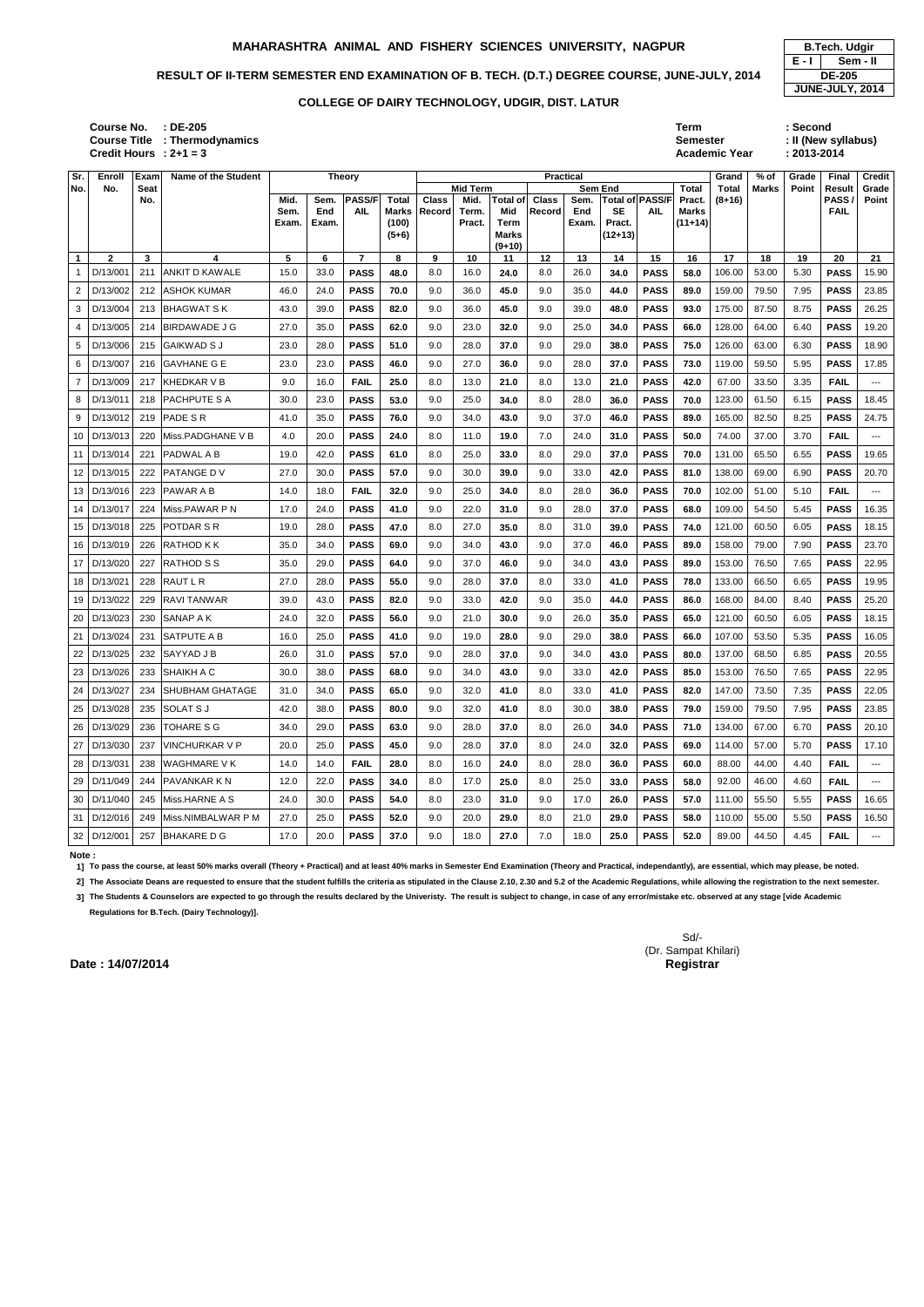### RESULT OF II-TERM SEMESTER END EXAMINATION OF B. TECH. (D.T.) DEGREE COURSE, JUNE-JULY, 2014 **DE-206**

| : DE-206                 | Term                 | :Second             |
|--------------------------|----------------------|---------------------|
| : Electrical Engineering | <b>Semester</b>      | : II (New syllabus) |
| $: 2 + 1 = 3$            | <b>Academic Year</b> | $: 2013 - 2014$     |

| Sr.          | Enroll         | Exam        | <b>Name of the Student</b> |       | <b>Theory</b> |                |                  |              |                         |                      | <b>Practical</b> |       |                     |                 |                 | Grand             | % of         | Grade | Final                 | Credit                   |
|--------------|----------------|-------------|----------------------------|-------|---------------|----------------|------------------|--------------|-------------------------|----------------------|------------------|-------|---------------------|-----------------|-----------------|-------------------|--------------|-------|-----------------------|--------------------------|
| No.          | No.            | Seat<br>No. |                            | Mid.  | Sem.          | <b>PASS/F</b>  | Total            | <b>Class</b> | <b>Mid Term</b><br>Mid. | <b>Total of</b>      | <b>Class</b>     | Sem.  | <b>Sem End</b>      | Total of PASS/F | Total<br>Pract. | Total<br>$(8+16)$ | <b>Marks</b> | Point | <b>Result</b><br>PASS | Grade<br>Point           |
|              |                |             |                            | Sem.  | End           | <b>AIL</b>     | <b>Marks</b>     | Record       | Term.                   | Mid                  | Record           | End   | <b>SE</b>           | AIL             | <b>Marks</b>    |                   |              |       | <b>FAIL</b>           |                          |
|              |                |             |                            | Exam. | Exam.         |                | (100)<br>$(5+6)$ |              | Pract.                  | Term<br><b>Marks</b> |                  | Exam. | Pract.<br>$(12+13)$ |                 | $(11+14)$       |                   |              |       |                       |                          |
|              |                |             |                            |       |               |                |                  |              |                         | $(9+10)$             |                  |       |                     |                 |                 |                   |              |       |                       |                          |
| $\mathbf{1}$ | $\overline{2}$ | 3           | 4                          | 5     | 6             | $\overline{7}$ | 8                | 9            | 10                      | 11                   | $12 \,$          | 13    | 14                  | 15              | 16              | 17                | 18           | 19    | 20                    | 21                       |
|              | D/13/001       | 211         | <b>ANKIT D KAWALE</b>      | 30.0  | 28.0          | <b>PASS</b>    | 58.0             | 8.0          | 27.0                    | 35.0                 | 8.0              | 24.0  | 32.0                | <b>PASS</b>     | 67.0            | 125.00            | 62.50        | 6.25  | <b>PASS</b>           | 18.75                    |
| 2            | D/13/002       |             | 212 ASHOK KUMAR            | 45.0  | 39.0          | <b>PASS</b>    | 84.0             | 8.0          | 33.0                    | 41.0                 | 8.0              | 32.0  | 40.0                | <b>PASS</b>     | 81.0            | 165.00            | 82.50        | 8.25  | <b>PASS</b>           | 24.75                    |
| 3            | D/13/004       | 213         | <b>BHAGWAT S K</b>         | 44.0  | 45.0          | <b>PASS</b>    | 89.0             | 9.0          | 35.0                    | 44.0                 | 9.0              | 36.0  | 45.0                | <b>PASS</b>     | 89.0            | 178.00            | 89.00        | 8.90  | <b>PASS</b>           | 26.70                    |
| 4            | D/13/005       | 214         | <b>IBIRDAWADE J G</b>      | 33.0  | 27.0          | <b>PASS</b>    | 60.0             | 9.0          | 29.0                    | 38.0                 | 9.0              | 31.0  | 40.0                | <b>PASS</b>     | 78.0            | 138.00            | 69.00        | 6.90  | <b>PASS</b>           | 20.70                    |
| 5            | D/13/006       | 215         | lGAIKWAD S J               | 34.0  | 40.0          | <b>PASS</b>    | 74.0             | 8.0          | 30.0                    | 38.0                 | 8.0              | 31.0  | 39.0                | <b>PASS</b>     | 77.0            | 151.00            | 75.50        | 7.55  | <b>PASS</b>           | 22.65                    |
| 6            | D/13/007       | 216         | <b>IGAVHANE G E</b>        | 28.0  | 24.0          | <b>PASS</b>    | 52.0             | 8.0          | 23.0                    | 31.0                 | 8.0              | 25.0  | 33.0                | <b>PASS</b>     | 64.0            | 116.00            | 58.00        | 5.80  | <b>PASS</b>           | 17.40                    |
| 7            | D/13/009       | 217         | <b>KHEDKAR V B</b>         | 24.0  | 20.0          | <b>PASS</b>    | 44.0             | 8.0          | 23.0                    | 31.0                 | 8.0              | 21.0  | 29.0                | <b>PASS</b>     | 60.0            | 104.00            | 52.00        | 5.20  | <b>PASS</b>           | 15.60                    |
| 8            | D/13/011       | 218         | <b>PACHPUTE S A</b>        | 30.0  | 27.0          | <b>PASS</b>    | 57.0             | 8.0          | 26.0                    | 34.0                 | 8.0              | 27.0  | 35.0                | <b>PASS</b>     | 69.0            | 126.00            | 63.00        | 6.30  | <b>PASS</b>           | 18.90                    |
| 9            | D/13/012       | 219         | <b>PADE SR</b>             | 42.0  | 39.0          | <b>PASS</b>    | 81.0             | 9.0          | 34.0                    | 43.0                 | 9.0              | 35.0  | 44.0                | <b>PASS</b>     | 87.0            | 168.00            | 84.00        | 8.40  | <b>PASS</b>           | 25.20                    |
| 10           | D/13/013       | 220         | Miss.PADGHANE V B          | 20.0  | 16.0          | <b>FAIL</b>    | 36.0             | 8.0          | 18.0                    | 26.0                 | 8.0              | 19.0  | 27.0                | <b>PASS</b>     | 53.0            | 89.00             | 44.50        | 4.45  | <b>FAIL</b>           | $--$                     |
| 11           | D/13/014       | 221         | <b>PADWAL A B</b>          | 40.0  | 38.0          | <b>PASS</b>    | 78.0             | 9.0          | 32.0                    | 41.0                 | 9.0              | 37.0  | 46.0                | <b>PASS</b>     | 87.0            | 165.00            | 82.50        | 8.25  | <b>PASS</b>           | 24.75                    |
| 12           | D/13/015       | 222         | <b>PATANGE DV</b>          | 46.0  | 42.0          | <b>PASS</b>    | 88.0             | 9.0          | 34.0                    | 43.0                 | 9.0              | 36.0  | 45.0                | <b>PASS</b>     | 88.0            | 176.00            | 88.00        | 8.80  | <b>PASS</b>           | 26.40                    |
| 13           | D/13/016       | 223         | <b>PAWAR A B</b>           | 27.0  | 21.0          | <b>PASS</b>    | 48.0             | 9.0          | 21.0                    | 30.0                 | 9.0              | 23.0  | 32.0                | <b>PASS</b>     | 62.0            | 110.00            | 55.00        | 5.50  | <b>PASS</b>           | 16.50                    |
| 14           | D/13/017       | 224         | Miss.PAWAR P N             | 35.0  | 32.0          | <b>PASS</b>    | 67.0             | 9.0          | 30.0                    | 39.0                 | 9.0              | 25.0  | 34.0                | <b>PASS</b>     | 73.0            | 140.00            | 70.00        | 7.00  | <b>PASS</b>           | 21.00                    |
| 15           | D/13/018       | 225         | <b>POTDAR S R</b>          | 29.0  | 35.0          | <b>PASS</b>    | 64.0             | 8.0          | 22.0                    | 30.0                 | 7.0              | 24.0  | 31.0                | <b>PASS</b>     | 61.0            | 125.00            | 62.50        | 6.25  | <b>PASS</b>           | 18.75                    |
| 16           | D/13/019       | 226         | <b>RATHOD KK</b>           | 45.0  | 36.0          | <b>PASS</b>    | 81.0             | 9.0          | 31.0                    | 40.0                 | 9.0              | 35.0  | 44.0                | <b>PASS</b>     | 84.0            | 165.00            | 82.50        | 8.25  | <b>PASS</b>           | 24.75                    |
| 17           | D/13/020       | 227         | <b>RATHOD S S</b>          | 43.0  | 44.0          | <b>PASS</b>    | 87.0             | 9.0          | 36.0                    | 45.0                 | 9.0              | 37.0  | 46.0                | <b>PASS</b>     | 91.0            | 178.00            | 89.00        | 8.90  | <b>PASS</b>           | 26.70                    |
| 18           | D/13/021       | 228         | <b>RAUT L R</b>            | 32.0  | 24.0          | <b>PASS</b>    | 56.0             | 8.0          | 26.0                    | 34.0                 | 8.0              | 25.0  | 33.0                | <b>PASS</b>     | 67.0            | 123.00            | 61.50        | 6.15  | <b>PASS</b>           | 18.45                    |
| 19           | D/13/022       | 229         | <b>RAVITANWAR</b>          | 46.0  | 45.0          | <b>PASS</b>    | 91.0             | 9.0          | 34.0                    | 43.0                 | 9.0              | 36.0  | 45.0                | <b>PASS</b>     | 88.0            | 179.00            | 89.50        | 8.95  | <b>PASS</b>           | 26.85                    |
| 20           | D/13/023       | 230         | SANAP A K                  | 31.0  | 32.0          | <b>PASS</b>    | 63.0             | 8.0          | 25.0                    | 33.0                 | 8.0              | 27.0  | 35.0                | <b>PASS</b>     | 68.0            | 131.00            | 65.50        | 6.55  | <b>PASS</b>           | 19.65                    |
| 21           | D/13/024       | 231         | SATPUTE A B                | 30.0  | 24.0          | <b>PASS</b>    | 54.0             | 9.0          | 22.0                    | 31.0                 | 9.0              | 24.0  | 33.0                | <b>PASS</b>     | 64.0            | 118.00            | 59.00        | 5.90  | <b>PASS</b>           | 17.70                    |
| 22           | D/13/025       | 232         | <b>SAYYAD J B</b>          | 34.0  | 30.0          | <b>PASS</b>    | 64.0             | 9.0          | 29.0                    | 38.0                 | 9.0              | 27.0  | 36.0                | <b>PASS</b>     | 74.0            | 138.00            | 69.00        | 6.90  | <b>PASS</b>           | 20.70                    |
|              | 23 D/13/026    |             | 233 SHAIKH A C             | 35.0  | 31.0          | <b>PASS</b>    | 66.0             | 9.0          | 31.0                    | 40.0                 | 9.0              | 31.0  | 40.0                | <b>PASS</b>     | 80.0            | 146.00            | 73.00        | 7.30  | <b>PASS</b>           | 21.90                    |
|              | 24 D/13/027    |             | 234 SHUBHAM GHATAGE        | 40.0  | 39.0          | <b>PASS</b>    | 79.0             | 9.0          | 32.0                    | 41.0                 | 9.0              | 32.0  | 41.0                | <b>PASS</b>     | 82.0            | 161.00            | 80.50        | 8.05  | <b>PASS</b>           | 24.15                    |
|              | 25 D/13/028    |             | 235 SOLAT S J              | 35.0  | 37.0          | <b>PASS</b>    | 72.0             | 9.0          | 31.0                    | 40.0                 | 9.0              | 29.0  | 38.0                | <b>PASS</b>     | 78.0            | 150.00            | 75.00        | 7.50  | <b>PASS</b>           | 22.50                    |
|              | 26 D/13/029    |             | 236   TOHARE S G           | 41.0  | 28.0          | <b>PASS</b>    | 69.0             | 9.0          | 33.0                    | 42.0                 | 9.0              | 30.0  | 39.0                | <b>PASS</b>     | 81.0            | 150.00            | 75.00        | 7.50  | <b>PASS</b>           | 22.50                    |
| 27           | D/13/030       |             | 237 VINCHURKAR V P         | 30.0  | 23.0          | <b>PASS</b>    | 53.0             | 8.0          | 26.0                    | 34.0                 | 8.0              | 24.0  | 32.0                | <b>PASS</b>     | 66.0            | 119.00            | 59.50        | 5.95  | <b>PASS</b>           | 17.85                    |
|              | 28 D/13/031    | 238         | <b>WAGHMARE VK</b>         | 34.0  | 31.0          | <b>PASS</b>    | 65.0             | 8.0          | 26.0                    | 34.0                 | 8.0              | 29.0  | 37.0                | <b>PASS</b>     | 71.0            | 136.00            | 68.00        | 6.80  | <b>PASS</b>           | 20.40                    |
|              | 29 D/11/049    |             | 244 PAVANKAR K N           | 22.0  | 14.0          | <b>FAIL</b>    | 36.0             | 8.0          | 28.0                    | 36.0                 | 8.0              | 26.0  | 34.0                | <b>PASS</b>     | 70.0            | 106.00            | 53.00        | 5.30  | <b>FAIL</b>           | $\hspace{0.05cm} \ldots$ |
|              | 30 D/11/040    | 245         | Miss.HARNE A S             | 20.0  | 22.0          | <b>PASS</b>    | 42.0             | 7.0          | 25.0                    | 32.0                 | 7.0              | 23.0  | 30.0                | <b>PASS</b>     | 62.0            | 104.00            | 52.00        | 5.20  | <b>PASS</b>           | 15.60                    |
|              | 31 D/12/001    |             | 257 BHAKARE D G            | 18.0  | 14.0          | <b>FAIL</b>    | 32.0             | 7.0          | 21.0                    | 28.0                 | 8.0              | 23.0  | 31.0                | <b>PASS</b>     | 59.0            | 91.00             | 45.50        | 4.55  | <b>FAIL</b>           | ---                      |

**E - I Sem - II JUNE-JULY, 2014**

**Note :** 

**1] To pass the course, at least 50% marks overall (Theory + Practical) and at least 40% marks in Semester End Examination (Theory and Practical, independantly), are essential, which may please, be noted.**

2] The Associate Deans are requested to ensure that the student fulfills the criteria as stipulated in the Clause 2.10, 2.30 and 5.2 of the Academic Regulations, while allowing the registration to the next semester.

**3] The Students & Counselors are expected to go through the results declared by the Univeristy. The result is subject to change, in case of any error/mistake etc. observed at any stage [vide Academic Regulations for B.Tech. (Dairy Technology)].**

**Course No. Course Title : Electrical Engineering Credit Hours**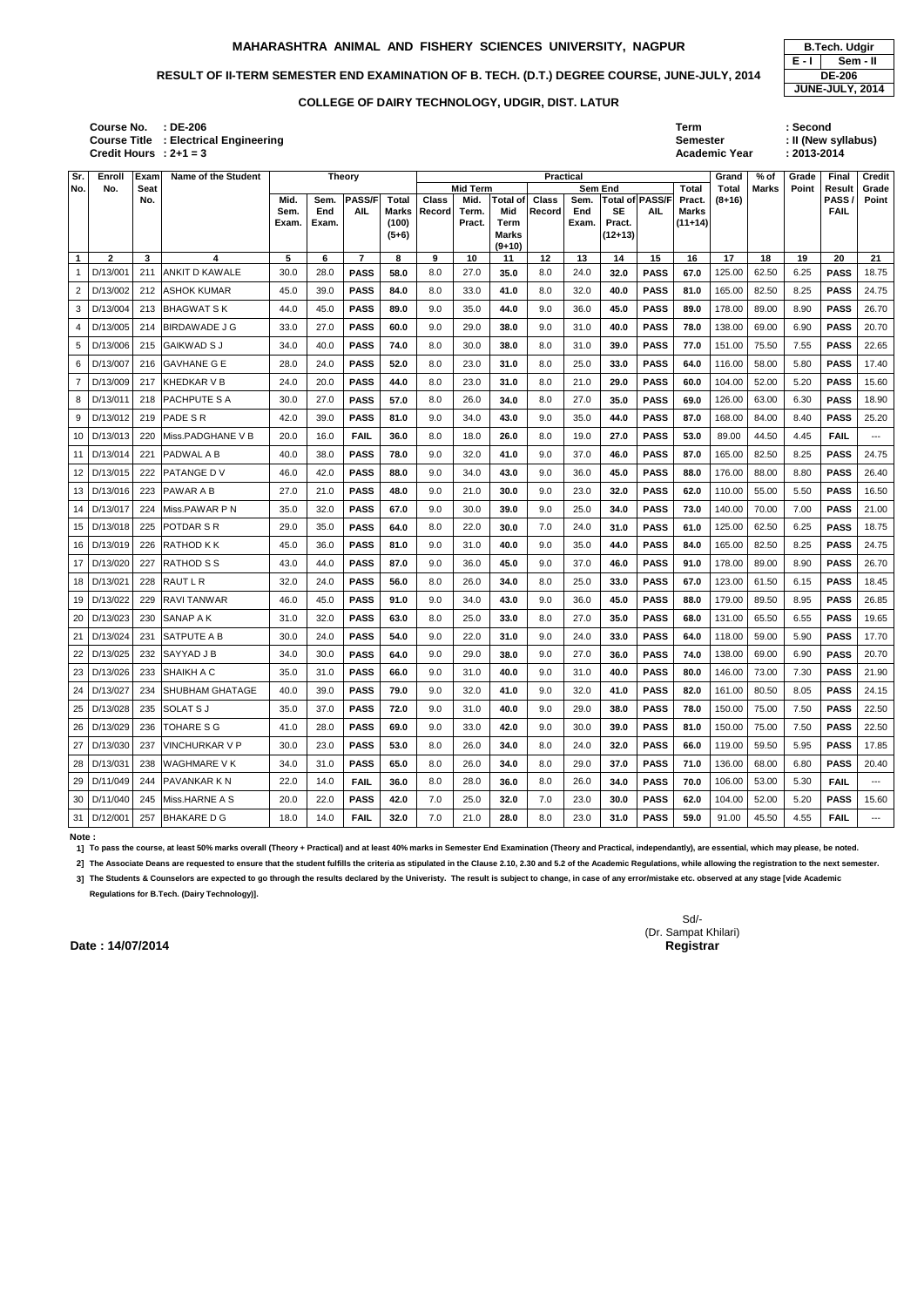| : DM-202                          | Term                 | : Second            |
|-----------------------------------|----------------------|---------------------|
| : Introductory Dairy Microbiology | <b>Semester</b>      | : II (New syllabus) |
| $: 2 + 1 = 3$                     | <b>Academic Year</b> | $: 2013 - 2014$     |
| ______                            |                      |                     |

| Sr.             | Enroll       | Exam        | <b>Name of the Student</b> |       | <b>Theory</b> |                |              |              |                         |                      | <b>Practical</b> |                 |                     |                        |                 | Grand             | % of         | Grade | <b>Final</b>   | Credit         |
|-----------------|--------------|-------------|----------------------------|-------|---------------|----------------|--------------|--------------|-------------------------|----------------------|------------------|-----------------|---------------------|------------------------|-----------------|-------------------|--------------|-------|----------------|----------------|
| No.             | No.          | Seat<br>No. |                            | Mid.  | Sem.          | <b>PASS/F</b>  | Total        | <b>Class</b> | <b>Mid Term</b><br>Mid. | <b>Total of</b>      | <b>Class</b>     | Sem End<br>Sem. |                     | <b>Total of PASS/F</b> | Total<br>Pract. | Total<br>$(8+16)$ | <b>Marks</b> | Point | Result<br>PASS | Grade<br>Point |
|                 |              |             |                            | Sem.  | End           | <b>AIL</b>     | <b>Marks</b> | Record       | Term.                   | Mid                  | Record           | End             | <b>SE</b>           | <b>AIL</b>             | Marks           |                   |              |       | <b>FAIL</b>    |                |
|                 |              |             |                            | Exam. | Exam.         |                | (100)        |              | Pract.                  | Term<br><b>Marks</b> |                  | Exam.           | Pract.<br>$(12+13)$ |                        | $(11+14)$       |                   |              |       |                |                |
|                 |              |             |                            |       |               |                | $(5+6)$      |              |                         | $(9+10)$             |                  |                 |                     |                        |                 |                   |              |       |                |                |
| $\mathbf{1}$    | $\mathbf{2}$ | 3           | 4                          | 5     | 6             | $\overline{7}$ | 8            | 9            | 10                      | 11                   | 12               | 13              | 14                  | 15                     | 16              | 17                | 18           | 19    | 20             | 21             |
| -1              | D/13/001     | 211         | <b>ANKIT D KAWALE</b>      | 33.0  | 22.0          | <b>PASS</b>    | 55.0         | 8.0          | 24.0                    | 32.0                 | 8.0              | 33.0            | 41.0                | <b>PASS</b>            | 73.0            | 128.00            | 64.00        | 6.40  | <b>PASS</b>    | 19.20          |
| 2               | D/13/002     | 212         | <b>ASHOK KUMAR</b>         | 42.0  | 38.0          | <b>PASS</b>    | 80.0         | 9.0          | 30.0                    | 39.0                 | 9.0              | 25.0            | 34.0                | <b>PASS</b>            | 73.0            | 153.00            | 76.50        | 7.65  | <b>PASS</b>    | 22.95          |
| 3               | D/13/004     | 213         | <b>BHAGWAT S K</b>         | 38.0  | 43.0          | <b>PASS</b>    | 81.0         | 9.0          | 30.0                    | 39.0                 | 8.0              | 24.0            | 32.0                | <b>PASS</b>            | 71.0            | 152.00            | 76.00        | 7.60  | <b>PASS</b>    | 22.80          |
| 4               | D/13/005     | 214         | <b>BIRDAWADE J G</b>       | 34.0  | 26.0          | <b>PASS</b>    | 60.0         | 8.0          | 28.0                    | 36.0                 | 8.0              | 27.0            | 35.0                | <b>PASS</b>            | 71.0            | 131.00            | 65.50        | 6.55  | <b>PASS</b>    | 19.65          |
| 5               | D/13/006     | 215         | <b>GAIKWAD S J</b>         | 36.0  | 36.0          | <b>PASS</b>    | 72.0         | 9.0          | 30.0                    | 39.0                 | 8.0              | 26.0            | 34.0                | <b>PASS</b>            | 73.0            | 145.00            | 72.50        | 7.25  | <b>PASS</b>    | 21.75          |
| 6               | D/13/007     | 216         | <b>GAVHANE G E</b>         | 34.0  | 25.0          | <b>PASS</b>    | 59.0         | 8.0          | 30.0                    | 38.0                 | 8.0              | 26.0            | 34.0                | <b>PASS</b>            | 72.0            | 131.00            | 65.50        | 6.55  | <b>PASS</b>    | 19.65          |
| $\overline{7}$  | D/13/009     | 217         | <b>KHEDKAR VB</b>          | 21.0  | 22.0          | <b>PASS</b>    | 43.0         | 8.0          | 24.0                    | 32.0                 | 8.0              | 22.0            | 30.0                | <b>PASS</b>            | 62.0            | 105.00            | 52.50        | 5.25  | <b>PASS</b>    | 15.75          |
| 8               | D/13/011     | 218         | <b>PACHPUTE S A</b>        | 24.0  | 31.0          | <b>PASS</b>    | 55.0         | 8.0          | 27.0                    | 35.0                 | 8.0              | 20.0            | 28.0                | <b>PASS</b>            | 63.0            | 118.00            | 59.00        | 5.90  | <b>PASS</b>    | 17.70          |
| 9               | D/13/012     | 219         | <b>PADE SR</b>             | 39.0  | 36.0          | <b>PASS</b>    | 75.0         | 9.0          | 31.0                    | 40.0                 | 8.0              | 31.0            | 39.0                | <b>PASS</b>            | 79.0            | 154.00            | 77.00        | 7.70  | <b>PASS</b>    | 23.10          |
| 10 <sup>°</sup> | D/13/013     | 220         | Miss.PADGHANE V B          | 36.0  | 30.0          | <b>PASS</b>    | 66.0         | 8.0          | 24.0                    | 32.0                 | 9.0              | 21.0            | 30.0                | <b>PASS</b>            | 62.0            | 128.00            | 64.00        | 6.40  | <b>PASS</b>    | 19.20          |
| 11              | D/13/014     | 221         | PADWAL A B                 | 46.0  | 34.0          | <b>PASS</b>    | 80.0         | 8.0          | 29.0                    | 37.0                 | 8.0              | 29.0            | 37.0                | <b>PASS</b>            | 74.0            | 154.00            | 77.00        | 7.70  | <b>PASS</b>    | 23.10          |
| 12              | D/13/015     | 222         | <b>PATANGE DV</b>          | 43.0  | 35.0          | <b>PASS</b>    | 78.0         | 8.0          | 27.0                    | 35.0                 | 9.0              | 27.0            | 36.0                | <b>PASS</b>            | 71.0            | 149.00            | 74.50        | 7.45  | <b>PASS</b>    | 22.35          |
| 13              | D/13/016     | 223         | <b>PAWAR A B</b>           | 35.0  | 27.0          | <b>PASS</b>    | 62.0         | 8.0          | 27.0                    | 35.0                 | 8.0              | 17.0            | 25.0                | <b>PASS</b>            | 60.0            | 122.00            | 61.00        | 6.10  | <b>PASS</b>    | 18.30          |
| 14              | D/13/017     | 224         | Miss.PAWAR P N             | 29.0  | 25.0          | <b>PASS</b>    | 54.0         | 8.0          | 26.0                    | 34.0                 | 8.0              | 20.0            | 28.0                | <b>PASS</b>            | 62.0            | 116.00            | 58.00        | 5.80  | <b>PASS</b>    | 17.40          |
| 15              | D/13/018     | 225         | POTDAR S R                 | 39.0  | 34.0          | <b>PASS</b>    | 73.0         | 8.0          | 26.0                    | 34.0                 | 8.0              | 24.0            | 32.0                | <b>PASS</b>            | 66.0            | 139.00            | 69.50        | 6.95  | <b>PASS</b>    | 20.85          |
| 16              | D/13/019     | 226         | RATHOD K K                 | 33.0  | 31.0          | <b>PASS</b>    | 64.0         | 8.0          | 28.0                    | 36.0                 | 8.0              | 29.0            | 37.0                | <b>PASS</b>            | 73.0            | 137.00            | 68.50        | 6.85  | <b>PASS</b>    | 20.55          |
| 17              | D/13/020     | 227         | <b>RATHOD S S</b>          | 36.0  | 30.0          | <b>PASS</b>    | 66.0         | 8.0          | 28.0                    | 36.0                 | 8.0              | 27.0            | 35.0                | <b>PASS</b>            | 71.0            | 137.00            | 68.50        | 6.85  | <b>PASS</b>    | 20.55          |
| 18 I            | D/13/021     | 228         | <b>RAUT L R</b>            | 31.0  | 32.0          | <b>PASS</b>    | 63.0         | 8.0          | 27.0                    | 35.0                 | 8.0              | 16.0            | 24.0                | <b>PASS</b>            | 59.0            | 122.00            | 61.00        | 6.10  | <b>PASS</b>    | 18.30          |
| 19              | D/13/022     | 229         | <b>RAVI TANWAR</b>         | 44.0  | 40.0          | <b>PASS</b>    | 84.0         | 9.0          | 32.0                    | 41.0                 | 9.0              | 30.0            | 39.0                | <b>PASS</b>            | 80.0            | 164.00            | 82.00        | 8.20  | <b>PASS</b>    | 24.60          |
| 20              | D/13/023     | 230         | <b>SANAP A K</b>           | 39.0  | 38.0          | <b>PASS</b>    | 77.0         | 9.0          | 27.0                    | 36.0                 | 8.0              | 20.0            | 28.0                | <b>PASS</b>            | 64.0            | 141.00            | 70.50        | 7.05  | <b>PASS</b>    | 21.15          |
| 21              | D/13/024     | 231         | <b>SATPUTE A B</b>         | 34.0  | 27.0          | <b>PASS</b>    | 61.0         | 8.0          | 27.0                    | 35.0                 | 8.0              | 27.0            | 35.0                | <b>PASS</b>            | 70.0            | 131.00            | 65.50        | 6.55  | <b>PASS</b>    | 19.65          |
|                 | 22 D/13/025  | 232         | <b>SAYYAD J B</b>          | 34.0  | 28.0          | <b>PASS</b>    | 62.0         | 8.0          | 27.0                    | 35.0                 | 8.0              | 23.0            | 31.0                | <b>PASS</b>            | 66.0            | 128.00            | 64.00        | 6.40  | <b>PASS</b>    | 19.20          |
|                 | 23 D/13/026  |             | 233 SHAIKH A C             | 40.0  | 37.0          | <b>PASS</b>    | 77.0         | 9.0          | 31.0                    | 40.0                 | 9.0              | 26.0            | 35.0                | <b>PASS</b>            | 75.0            | 152.00            | 76.00        | 7.60  | <b>PASS</b>    | 22.80          |
|                 | 24 D/13/027  | 234         | SHUBHAM GHATAGE            | 42.0  | 34.0          | <b>PASS</b>    | 76.0         | 9.0          | 33.0                    | 42.0                 | 8.0              | 23.0            | 31.0                | <b>PASS</b>            | 73.0            | 149.00            | 74.50        | 7.45  | <b>PASS</b>    | 22.35          |
|                 | 25 D/13/028  |             | 235 SOLAT S J              | 35.0  | 37.0          | <b>PASS</b>    | 72.0         | 9.0          | 30.0                    | 39.0                 | 8.0              | 19.0            | 27.0                | <b>PASS</b>            | 66.0            | 138.00            | 69.00        | 6.90  | <b>PASS</b>    | 20.70          |
|                 | 26 D/13/029  | 236         | TOHARE S G                 | 35.0  | 38.0          | <b>PASS</b>    | 73.0         | 9.0          | 30.0                    | 39.0                 | 8.0              | 17.0            | 25.0                | <b>PASS</b>            | 64.0            | 137.00            | 68.50        | 6.85  | <b>PASS</b>    | 20.55          |
|                 | 27 D/13/030  | 237         | <b>VINCHURKAR V P</b>      | 34.0  | 31.0          | <b>PASS</b>    | 65.0         | 8.0          | 27.0                    | 35.0                 | 8.0              | 22.0            | 30.0                | <b>PASS</b>            | 65.0            | 130.00            | 65.00        | 6.50  | <b>PASS</b>    | 19.50          |
|                 | 28 D/13/031  | 238         | <b>WAGHMARE VK</b>         | 35.0  | 30.0          | <b>PASS</b>    | 65.0         | 8.0          | 26.0                    | 34.0                 | 8.0              | 16.0            | 24.0                | <b>PASS</b>            | 58.0            | 123.00            | 61.50        | 6.15  | <b>PASS</b>    | 18.45          |
|                 | 29 D/12/013  | 241         | <b>KANTHALE SV</b>         | 34.0  | 29.0          | <b>PASS</b>    | 63.0         | 8.0          | 30.0                    | 38.0                 | 8.0              | 26.0            | 34.0                | <b>PASS</b>            | 72.0            | 135.00            | 67.50        | 6.75  | <b>PASS</b>    | 20.25          |
|                 | 30 D/11/049  |             | 244 PAVANKAR K N           | 28.0  | 29.0          | <b>PASS</b>    | 57.0         | 8.0          | 28.0                    | 36.0                 | 7.0              | 19.0            | 26.0                | <b>PASS</b>            | 62.0            | 119.00            | 59.50        | 5.95  | <b>PASS</b>    | 17.85          |
|                 | 31 D/12/020  |             | 255 PED A H                | 39.0  | 26.0          | <b>PASS</b>    | 65.0         | 9.0          | 33.0                    | 42.0                 | 8.0              | 23.0            | 31.0                | <b>PASS</b>            | 73.0            | 138.00            | 69.00        | 6.90  | <b>PASS</b>    | 20.70          |

|         | <b>B.Tech. Udgir</b> |  |  |  |  |  |  |  |  |  |  |  |  |
|---------|----------------------|--|--|--|--|--|--|--|--|--|--|--|--|
| $E - I$ | Sem - II             |  |  |  |  |  |  |  |  |  |  |  |  |
|         | <b>DM-202</b>        |  |  |  |  |  |  |  |  |  |  |  |  |
|         | JUNE-JULY, 2014      |  |  |  |  |  |  |  |  |  |  |  |  |

**Note :** 

**1] To pass the course, at least 50% marks overall (Theory + Practical) and at least 40% marks in Semester End Examination (Theory and Practical, independantly), are essential, which may please, be noted.**

2] The Associate Deans are requested to ensure that the student fulfills the criteria as stipulated in the Clause 2.10, 2.30 and 5.2 of the Academic Regulations, while allowing the registration to the next semester.

**3] The Students & Counselors are expected to go through the results declared by the Univeristy. The result is subject to change, in case of any error/mistake etc. observed at any stage [vide Academic Regulations for B.Tech. (Dairy Technology)].**

### **MAHARASHTRA ANIMAL AND FISHERY SCIENCES UNIVERSITY, NAGPUR B.Tech. Udgir**

### RESULT OF II-TERM SEMESTER END EXAMINATION OF B. TECH. (D.T.) DEGREE COURSE, JUNE-JULY, 2014

### **COLLEGE OF DAIRY TECHNOLOGY, UDGIR, DIST. LATUR**

**Credit Hours Course No. Course Title : Introductory Dairy Microbiology**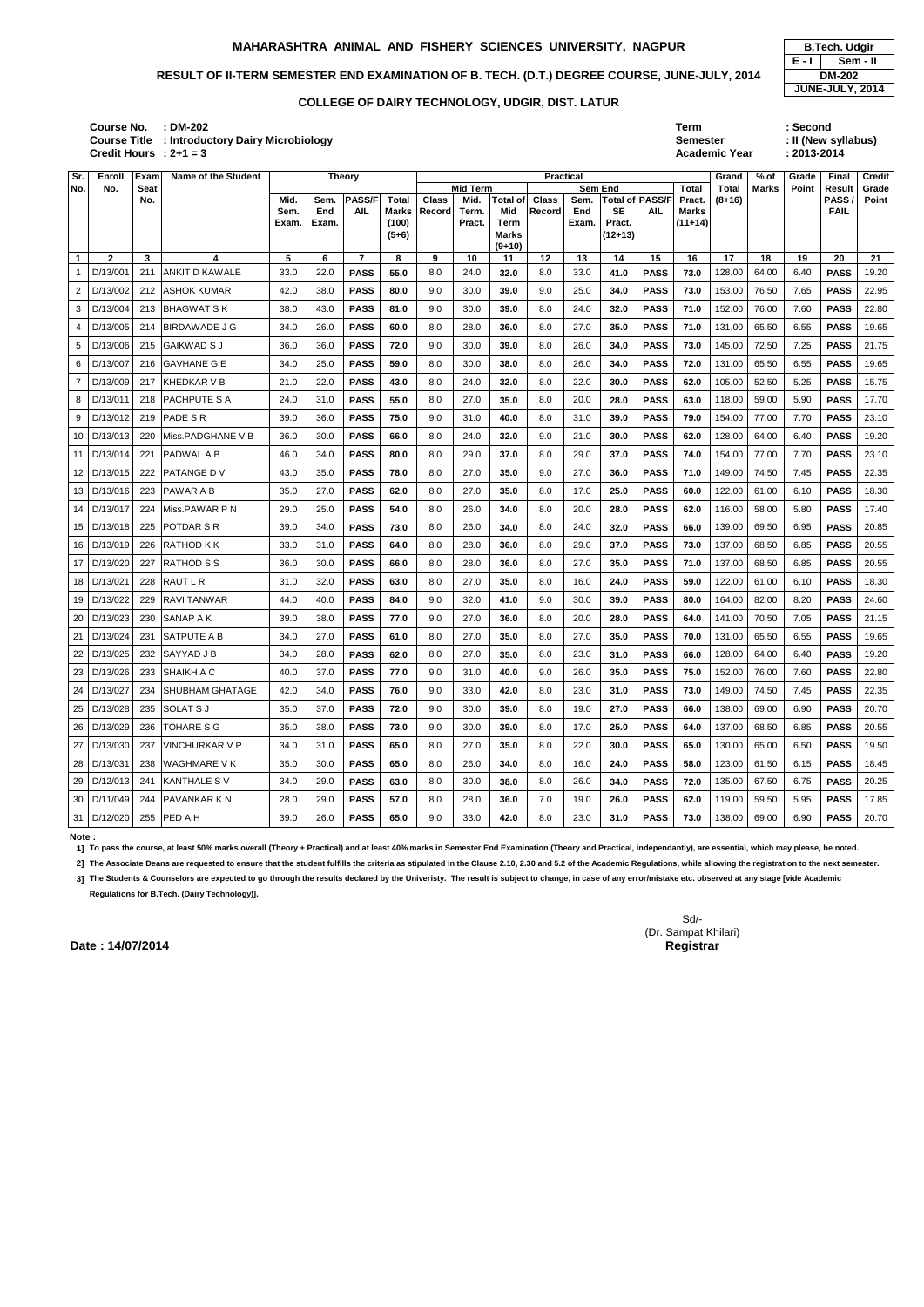### RESULT OF II-TERM SEMESTER END EXAMINATION OF B. TECH. (D.T.) DEGREE COURSE, JUNE-JULY, 2014 **DE-201**

**: DT-201 Term : Second** Semester : II (New syllabus) **: 3+1 = 4 Academic Year : 2013-2014**

| Sr.             | <b>Enroll</b> | Exam | Name of the Student    |              | <b>Theory</b> |                             |                              |                        |                 |                 | <b>Practical</b>       |             |                |                               |                        | Grand    | $%$ of | Grade | <b>Final</b>        | <b>Credit</b>          |
|-----------------|---------------|------|------------------------|--------------|---------------|-----------------------------|------------------------------|------------------------|-----------------|-----------------|------------------------|-------------|----------------|-------------------------------|------------------------|----------|--------|-------|---------------------|------------------------|
| No.             | No.           | Seat |                        |              |               |                             |                              |                        | <b>Mid Term</b> |                 |                        |             | <b>Sem End</b> |                               | Total                  | Total    | Marks  | Point | Result              | Grade                  |
|                 |               | No.  |                        | Mid.<br>Sem. | Sem.<br>End   | <b>PASS/F</b><br><b>AIL</b> | <b>Total</b><br><b>Marks</b> | <b>Class</b><br>Record | Mid.<br>Term.   | Total of<br>Mid | <b>Class</b><br>Record | Sem.<br>End | <b>SE</b>      | Total of PASS/F<br><b>AIL</b> | Pract.<br><b>Marks</b> | $(8+16)$ |        |       | PASS<br><b>FAIL</b> | Point                  |
|                 |               |      |                        | Exam.        | Exam.         |                             | (100)                        |                        | Pract.          | Term            |                        | Exam.       | Pract.         |                               | $(11+14)$              |          |        |       |                     |                        |
|                 |               |      |                        |              |               |                             | $(5+6)$                      |                        |                 | <b>Marks</b>    |                        |             | $(12+13)$      |                               |                        |          |        |       |                     |                        |
| $\mathbf{1}$    | $\mathbf{2}$  | 3    | 4                      | 5            | 6             | $\overline{7}$              | 8                            | 9                      | 10              | $(9+10)$<br>11  | 12                     | 13          | 14             | 15                            | 16                     | 17       | 18     | 19    | 20                  | 21                     |
| -1              | D/13/001      | 211  | <b>ANKIT D KAWALE</b>  | 39.0         | 35.0          | <b>PASS</b>                 | 74.0                         | 8.0                    | 32.0            | 40.0            | 8.0                    | 31.0        | 39.0           | <b>PASS</b>                   | 79.0                   | 153.00   | 76.50  | 7.65  | <b>PASS</b>         | 30.60                  |
| $\overline{c}$  | D/13/002      | 212  | <b>ASHOK KUMAR</b>     | 43.0         | 34.0          | <b>PASS</b>                 | 77.0                         | 8.0                    | 32.0            | 40.0            | 8.0                    | 36.0        | 44.0           | <b>PASS</b>                   | 84.0                   | 161.00   | 80.50  | 8.05  | <b>PASS</b>         | 32.20                  |
| 3               | D/13/004      | 213  | BHAGWAT S K            | 49.0         | 42.0          | <b>PASS</b>                 | 91.0                         | 9.0                    | 36.0            | 45.0            | 9.0                    | 37.0        | 46.0           | <b>PASS</b>                   | 91.0                   | 182.00   | 91.00  | 9.10  | <b>PASS</b>         | 36.40                  |
| 4               | D/13/005      | 214  | <b>BIRDAWADE J G</b>   | 37.0         | 30.0          | <b>PASS</b>                 | 67.0                         | 9.0                    | 39.0            | 48.0            | 8.0                    | 36.0        | 44.0           | <b>PASS</b>                   | 92.0                   | 159.00   | 79.50  | 7.95  | <b>PASS</b>         | 31.80                  |
| 5               | D/13/006      | 215  | <b>GAIKWAD SJ</b>      | 36.0         | 21.0          | <b>PASS</b>                 | 57.0                         | 8.0                    | 30.0            | 38.0            | 8.0                    | 35.0        | 43.0           | <b>PASS</b>                   | 81.0                   | 138.00   | 69.00  | 6.90  | <b>PASS</b>         | 27.60                  |
| 6               | D/13/007      | 216  | <b>GAVHANE G E</b>     | 29.0         | 28.0          | <b>PASS</b>                 | 57.0                         | 8.0                    | 27.0            | 35.0            | 8.0                    | 30.0        | 38.0           | <b>PASS</b>                   | 73.0                   | 130.00   | 65.00  | 6.50  | <b>PASS</b>         | 26.00                  |
| 7               | D/13/009      | 217  | KHEDKAR V B            | 25.0         | 10.0          | <b>FAIL</b>                 | 35.0                         | 8.0                    | 24.0            | 32.0            | 8.0                    | 25.0        | 33.0           | <b>PASS</b>                   | 65.0                   | 100.00   | 50.00  | 5.00  | <b>FAIL</b>         | ---                    |
| 8               | D/13/011      | 218  | PACHPUTE S A           | 27.0         | 23.0          | <b>PASS</b>                 | 50.0                         | 8.0                    | 30.0            | 38.0            | 8.0                    | 28.0        | 36.0           | <b>PASS</b>                   | 74.0                   | 124.00   | 62.00  | 6.20  | <b>PASS</b>         | 24.80                  |
| 9               | D/13/012      | 219  | PADE SR                | 48.0         | 46.0          | <b>PASS</b>                 | 94.0                         | 9.0                    | 39.0            | 48.0            | 9.0                    | 38.0        | 47.0           | <b>PASS</b>                   | 95.0                   | 189.00   | 94.50  | 9.45  | <b>PASS</b>         | 37.80                  |
| 10 <sup>1</sup> | D/13/013      | 220  | Miss.PADGHANE V B      | 21.0         | 20.0          | <b>PASS</b>                 | 41.0                         | 9.0                    | 21.0            | 30.0            | 8.0                    | 29.0        | 37.0           | <b>PASS</b>                   | 67.0                   | 108.00   | 54.00  | 5.40  | <b>PASS</b>         | 21.60                  |
| 11              | D/13/014      | 221  | <b>PADWAL A B</b>      | 42.0         | 40.0          | <b>PASS</b>                 | 82.0                         | 9.0                    | 29.0            | 38.0            | 9.0                    | 38.0        | 47.0           | <b>PASS</b>                   | 85.0                   | 167.00   | 83.50  | 8.35  | <b>PASS</b>         | 33.40                  |
| 12              | D/13/015      | 222  | <b>PATANGE DV</b>      | 45.0         | 32.0          | <b>PASS</b>                 | 77.0                         | 9.0                    | 32.0            | 41.0            | 9.0                    | 36.0        | 45.0           | <b>PASS</b>                   | 86.0                   | 163.00   | 81.50  | 8.15  | <b>PASS</b>         | 32.60                  |
|                 | 13 D/13/016   | 223  | <b>PAWAR A B</b>       | 25.0         | 20.0          | <b>PASS</b>                 | 45.0                         | 8.0                    | 28.0            | 36.0            | 8.0                    | 31.0        | 39.0           | <b>PASS</b>                   | 75.0                   | 120.00   | 60.00  | 6.00  | <b>PASS</b>         | 24.00                  |
| 14 I            | D/13/017      | 224  | Miss.PAWAR P N         | 32.0         | 21.0          | <b>PASS</b>                 | 53.0                         | 9.0                    | 28.0            | 37.0            | 9.0                    | 33.0        | 42.0           | <b>PASS</b>                   | 79.0                   | 132.00   | 66.00  | 6.60  | <b>PASS</b>         | 26.40                  |
| 15              | D/13/018      | 225  | POTDAR S R             | 36.0         | 34.0          | <b>PASS</b>                 | 70.0                         | 8.0                    | 28.0            | 36.0            | 8.0                    | 35.0        | 43.0           | <b>PASS</b>                   | 79.0                   | 149.00   | 74.50  | 7.45  | <b>PASS</b>         | 29.80                  |
| 16 I            | D/13/019      | 226  | <b>RATHOD KK</b>       | 44.0         | 40.0          | <b>PASS</b>                 | 84.0                         | 9.0                    | 37.0            | 46.0            | 9.0                    | 38.0        | 47.0           | <b>PASS</b>                   | 93.0                   | 177.00   | 88.50  | 8.85  | <b>PASS</b>         | 35.40                  |
| 17              | D/13/020      | 227  | <b>RATHOD S S</b>      | 42.0         | 41.0          | <b>PASS</b>                 | 83.0                         | 9.0                    | 39.0            | 48.0            | 9.0                    | 38.0        | 47.0           | <b>PASS</b>                   | 95.0                   | 178.00   | 89.00  | 8.90  | <b>PASS</b>         | 35.60                  |
| 18 <sup>1</sup> | D/13/021      | 228  | RAUT L R               | 23.0         | 20.0          | <b>PASS</b>                 | 43.0                         | 8.0                    | 23.0            | 31.0            | 8.0                    | 29.0        | 37.0           | <b>PASS</b>                   | 68.0                   | 111.00   | 55.50  | 5.55  | <b>PASS</b>         | 22.20                  |
|                 | 19 D/13/022   | 229  | RAVI TANWAR            | 46.0         | 46.0          | <b>PASS</b>                 | 92.0                         | 8.0                    | 36.0            | 44.0            | 9.0                    | 37.0        | 46.0           | <b>PASS</b>                   | 90.0                   | 182.00   | 91.00  | 9.10  | <b>PASS</b>         | 36.40                  |
| 20              | D/13/023      | 230  | SANAP A K              | 41.0         | 30.0          | <b>PASS</b>                 | 71.0                         | 8.0                    | 26.0            | 34.0            | 9.0                    | 34.0        | 43.0           | <b>PASS</b>                   | 77.0                   | 148.00   | 74.00  | 7.40  | <b>PASS</b>         | 29.60                  |
| 21              | D/13/024      | 231  | <b>SATPUTE A B</b>     | 24.0         | 24.0          | <b>PASS</b>                 | 48.0                         | 8.0                    | 27.0            | 35.0            | 9.0                    | 26.0        | 35.0           | <b>PASS</b>                   | 70.0                   | 118.00   | 59.00  | 5.90  | <b>PASS</b>         | 23.60                  |
|                 | 22 D/13/025   | 232  | SAYYAD J B             | 36.0         | 26.0          | <b>PASS</b>                 | 62.0                         | 9.0                    | 34.0            | 43.0            | 8.0                    | 36.0        | 44.0           | <b>PASS</b>                   | 87.0                   | 149.00   | 74.50  | 7.45  | <b>PASS</b>         | 29.80                  |
|                 | 23 D/13/026   | 233  | <b>SHAIKH A C</b>      | 46.0         | 38.0          | <b>PASS</b>                 | 84.0                         | 9.0                    | 38.0            | 47.0            | 9.0                    | 36.0        | 45.0           | <b>PASS</b>                   | 92.0                   | 176.00   | 88.00  | 8.80  | <b>PASS</b>         | 35.20                  |
|                 | 24 D/13/027   | 234  | <b>SHUBHAM GHATAGE</b> | 45.0         | 40.0          | <b>PASS</b>                 | 85.0                         | 9.0                    | 35.0            | 44.0            | 9.0                    | 36.0        | 45.0           | <b>PASS</b>                   | 89.0                   | 174.00   | 87.00  | 8.70  | <b>PASS</b>         | 34.80                  |
|                 | 25 D/13/028   | 235  | <b>SOLAT S J</b>       | 40.0         | 32.0          | <b>PASS</b>                 | 72.0                         | 9.0                    | 34.0            | 43.0            | 8.0                    | 37.0        | 45.0           | <b>PASS</b>                   | 88.0                   | 160.00   | 80.00  | 8.00  | <b>PASS</b>         | 32.00                  |
|                 | 26 D/13/029   | 236  | <b>TOHARE S G</b>      | 41.0         | 28.0          | <b>PASS</b>                 | 69.0                         | 9.0                    | 34.0            | 43.0            | 9.0                    | 33.0        | 42.0           | <b>PASS</b>                   | 85.0                   | 154.00   | 77.00  | 7.70  | <b>PASS</b>         | 30.80                  |
|                 | 27 D/13/030   | 237  | <b>VINCHURKAR V P</b>  | 33.0         | 24.0          | <b>PASS</b>                 | 57.0                         | 8.0                    | 30.0            | 38.0            | 8.0                    | 32.0        | 40.0           | <b>PASS</b>                   | 78.0                   | 135.00   | 67.50  | 6.75  | <b>PASS</b>         | 27.00                  |
|                 | 28 D/13/031   | 238  | <b>WAGHMARE VK</b>     | 33.0         | 17.0          | <b>FAIL</b>                 | 50.0                         | 8.0                    | 30.0            | 38.0            | 8.0                    | 33.0        | 41.0           | <b>PASS</b>                   | 79.0                   | 129.00   | 64.50  | 6.45  | <b>FAIL</b>         | $\qquad \qquad \cdots$ |
|                 | 29 D/11/053   | 240  | <b>SANGODEY P S</b>    | 29.0         | 20.0          | <b>PASS</b>                 | 49.0                         | 5.0                    | 26.0            | 31.0            | 7.0                    | 31.0        | 38.0           | <b>PASS</b>                   | 69.0                   | 118.00   | 59.00  | 5.90  | <b>PASS</b>         | 23.60                  |
|                 | 30 D/11/049   | 244  | <b>PAVANKAR K N</b>    | 30.0         | 14.0          | <b>FAIL</b>                 | 44.0                         | 7.0                    | 30.0            | 37.0            | 8.0                    | 31.0        | 39.0           | <b>PASS</b>                   | 76.0                   | 120.00   | 60.00  | 6.00  | <b>FAIL</b>         | ---                    |
|                 | 31 D/11/040   | 245  | Miss.HARNE A S         | 29.0         | 26.0          | <b>PASS</b>                 | 55.0                         | 5.0                    | 28.0            | 33.0            | 7.0                    | 27.0        | 34.0           | <b>PASS</b>                   | 67.0                   | 122.00   | 61.00  | 6.10  | <b>PASS</b>         | 24.40                  |
|                 | 32 D/11/034   | 247  | Miss.GANGURDE PD       | 23.0         | 20.0          | <b>PASS</b>                 | 43.0                         | 5.0                    | 25.0            | 30.0            | 7.0                    | 31.0        | 38.0           | <b>PASS</b>                   | 68.0                   | 111.00   | 55.50  | 5.55  | <b>PASS</b>         | 22.20                  |
|                 | 33 D/12/001   | 257  | <b>BHAKARE D G</b>     | 32.0         | 22.0          | <b>PASS</b>                 | 54.0                         | 8.0                    | 24.0            | 32.0            | 8.0                    | 26.0        | 34.0           | <b>PASS</b>                   | 66.0                   | 120.00   | 60.00  | 6.00  | <b>PASS</b>         | 24.00                  |
|                 | 34 D/12/007   |      | 258 DHANORKAR V V      | 33.0         | 21.0          | <b>PASS</b>                 | 54.0                         | 8.0                    | 28.0            | 36.0            | 8.0                    | 30.0        | 38.0           | <b>PASS</b>                   | 74.0                   | 128.00   | 64.00  | 6.40  | <b>PASS</b>         | 25.60                  |

**Note :** 

**E - I JUNE-JULY, 2014 Sem - II**

**1] To pass the course, at least 50% marks overall (Theory + Practical) and at least 40% marks in Semester End Examination (Theory and Practical, independantly), are essential, which may please, be noted.**

2] The Associate Deans are requested to ensure that the student fulfills the criteria as stipulated in the Clause 2.10, 2.30 and 5.2 of the Academic Regulations, while allowing the registration to the next semester.

**3] The Students & Counselors are expected to go through the results declared by the Univeristy. The result is subject to change, in case of any error/mistake etc. observed at any stage [vide Academic Regulations for B.Tech. (Dairy Technology)].**

**Date : 14/07/2014 Controller of Examinations Controller of Examinations Controller of Examinations Controller Security Registrar** 

### **COLLEGE OF DAIRY TECHNOLOGY, UDGIR, DIST. LATUR**

**Course No. Course Title : Market Milk Credit Hours**